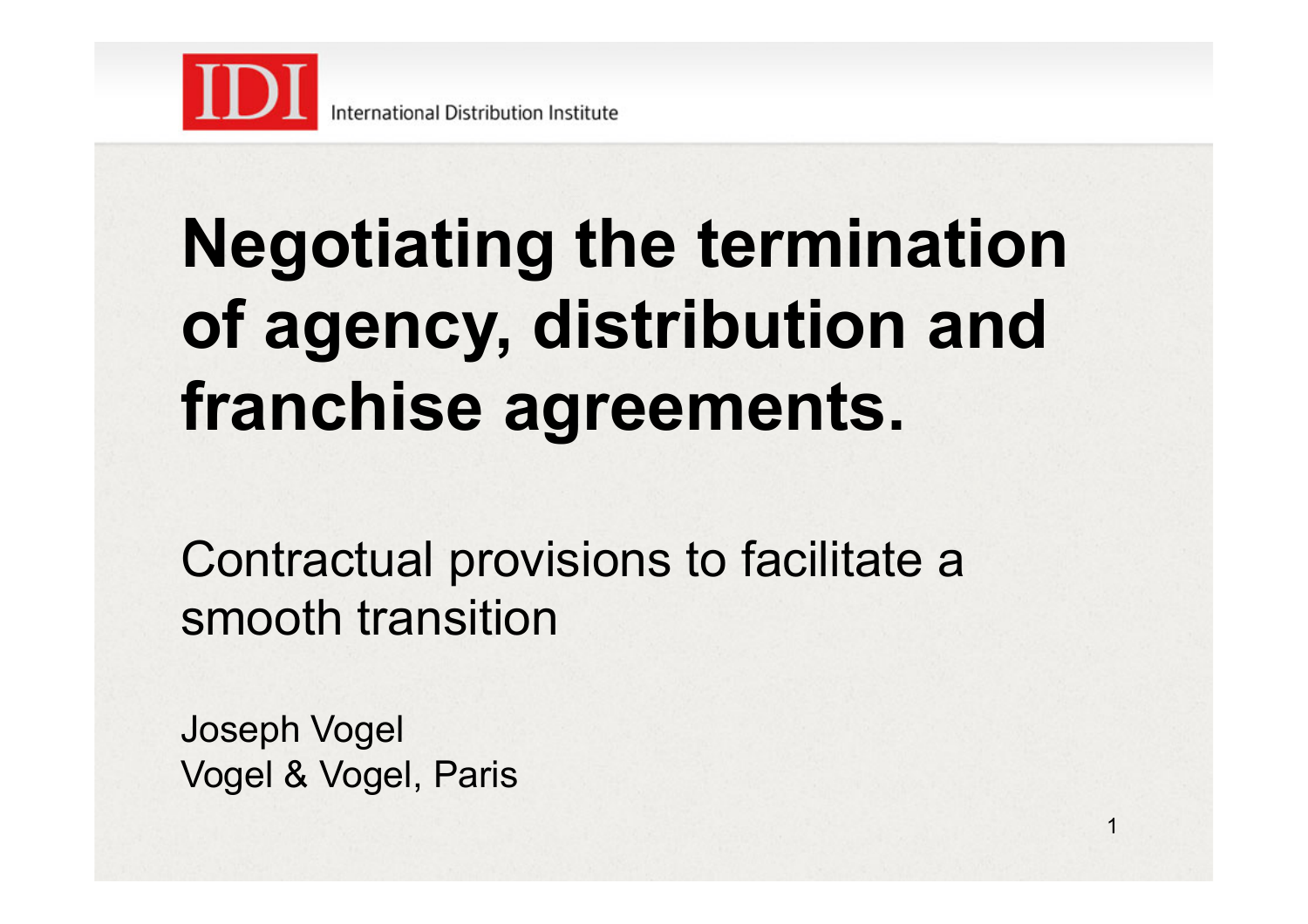

Parties can already include in agency/distribution/ franchise agreements terms which can resolve a number of issues that typically arise at the end of the contract :

- right of the principal/supplier to replace the termination period with a fixed indemnity,
- removing exclusivity during the termination period,
- restitution of stock of products or spare parts, etc.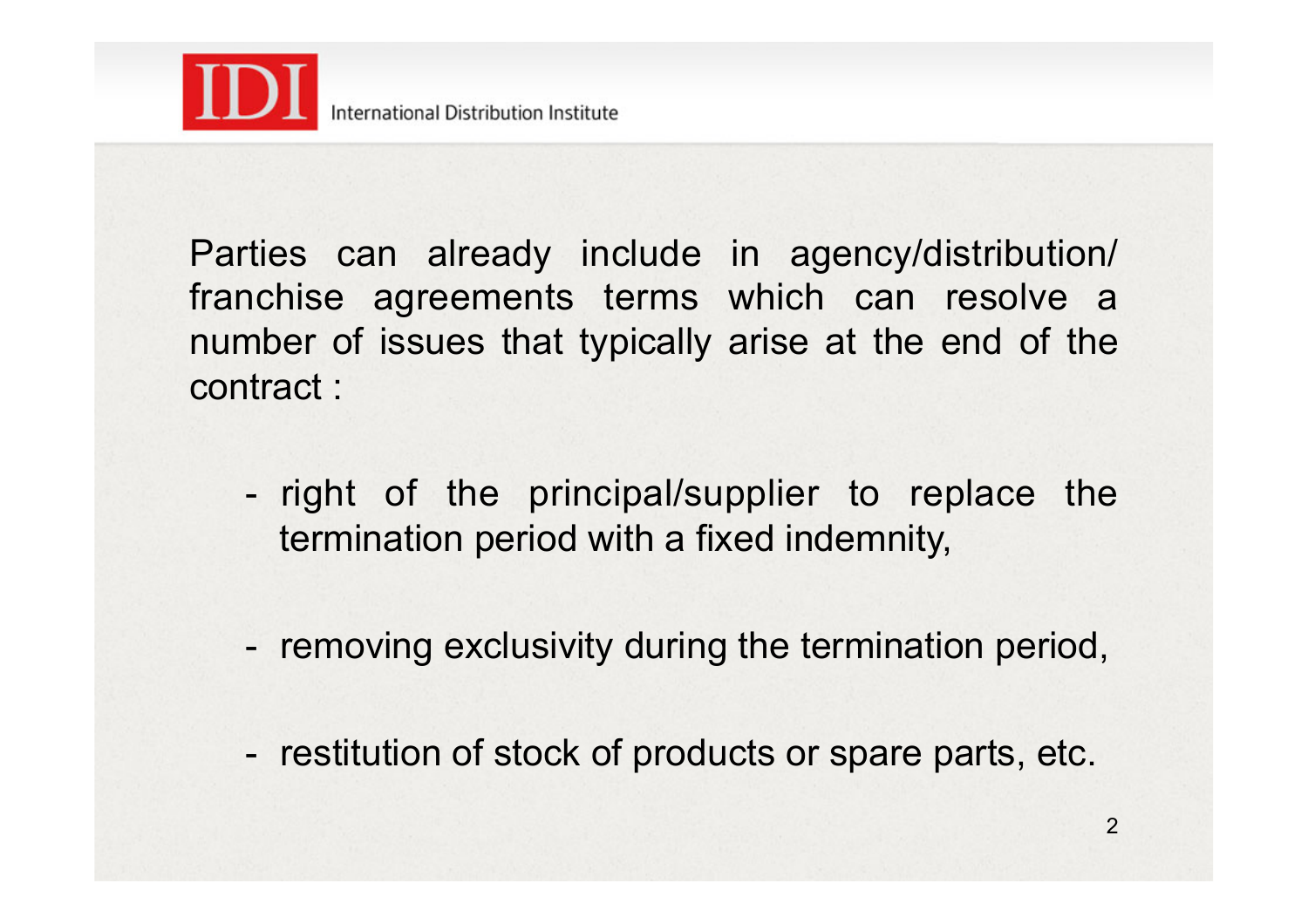

Interest in doing so:

- provides for a smooth transition,
- anticipates and resolves possible conflicts in advance,
- avoids litigation,
- limits, facilitates or guides the interpretation of contractual obligations.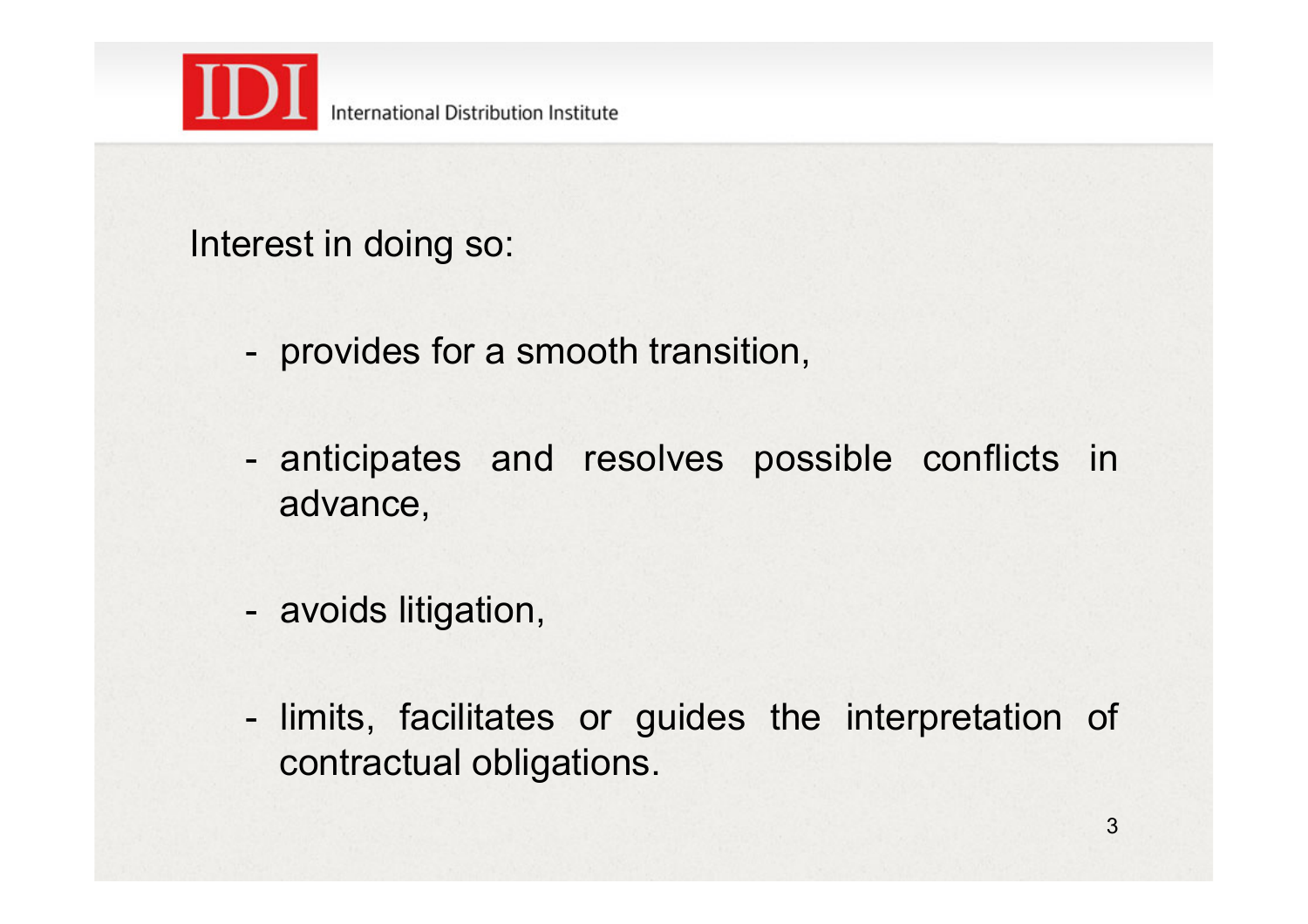

- Problems that can arise:
	- in certain countries, the national law contains mandatory public policy rules that prohibit or restrict the possibility of using such "smooth transitionʺ contractual applications.
- France is a typical example of where such rules exist.
- An additional problem is that EU law in this field tends to copy French law.
	- In particular, the EU draft on Unfair Commercial Practices.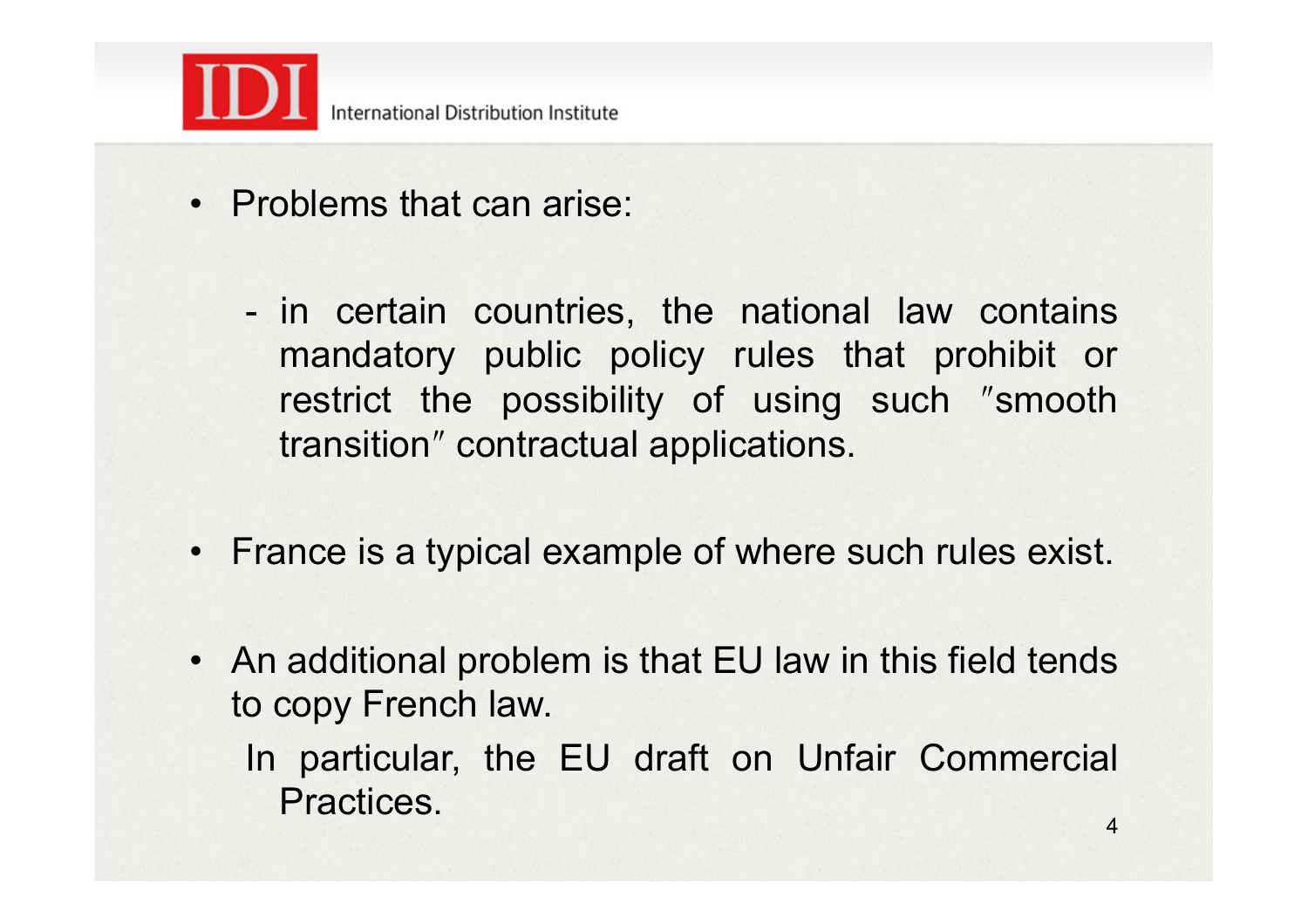

### **Two main issues:**

- **I. The notice period**
- **II. The consequences of termination**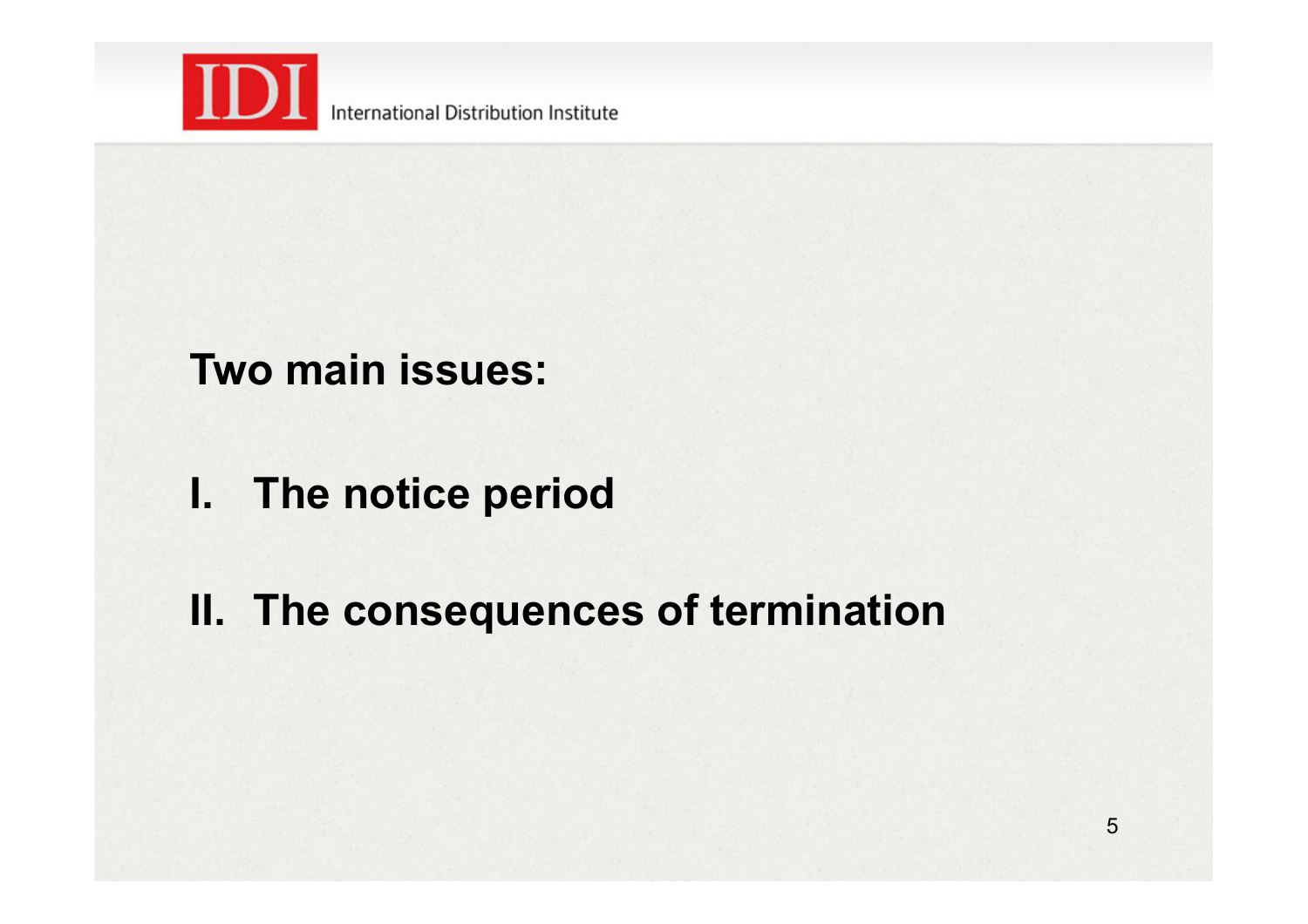

Regarding the notice period, a smooth transition means the possibility to:

- anticipate the applicable length of the notice period,
- adapt the rights and obligations of the parties relative to the notice period or during it.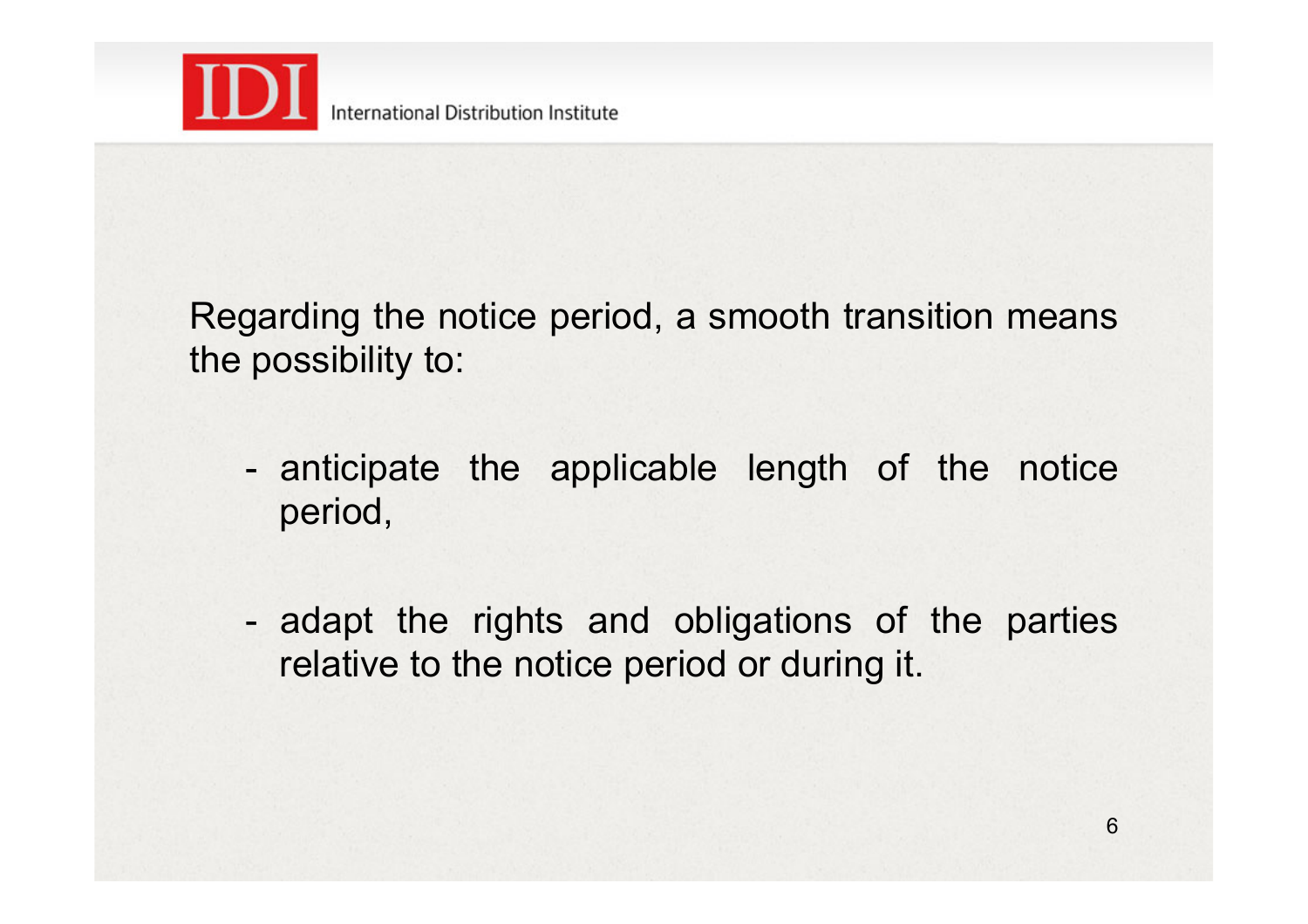

## **I. Organization of the notice period**

A. The length of the notice period

• This is a recurring problem. Several laws provide for an obligation to provide a reasonable notice period when terminating a contract concluded for an indefinite period.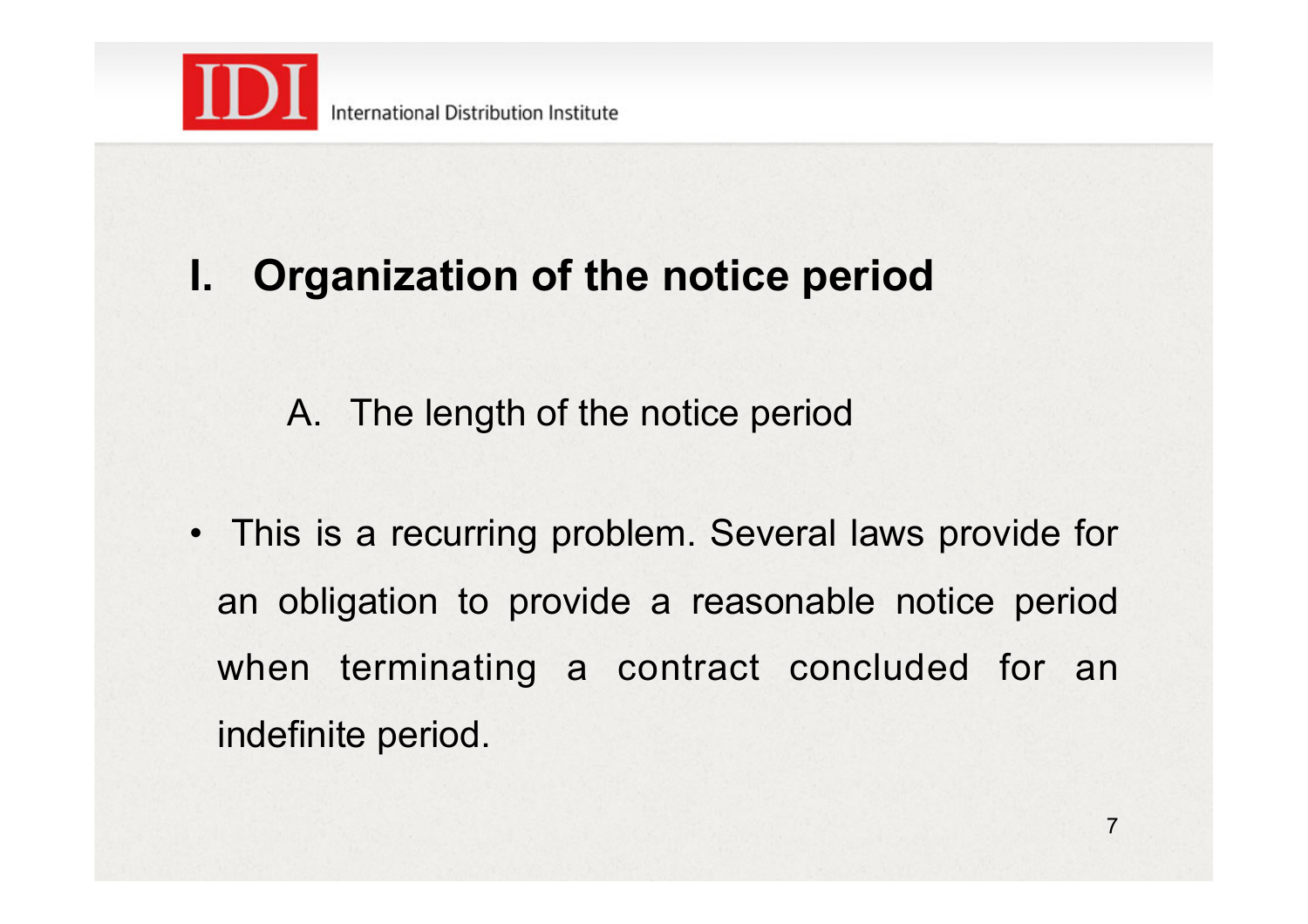

• But case law can be very vague.

Under French case law, for example, for a commercial relationship of 13 years :

- The Versailles court ruled that 10 months were sufficient;
- The Montpellier court: one year;
- The Paris court: 2 years.
- Which it why it is always a good idea to stipulate the duration in the agreement.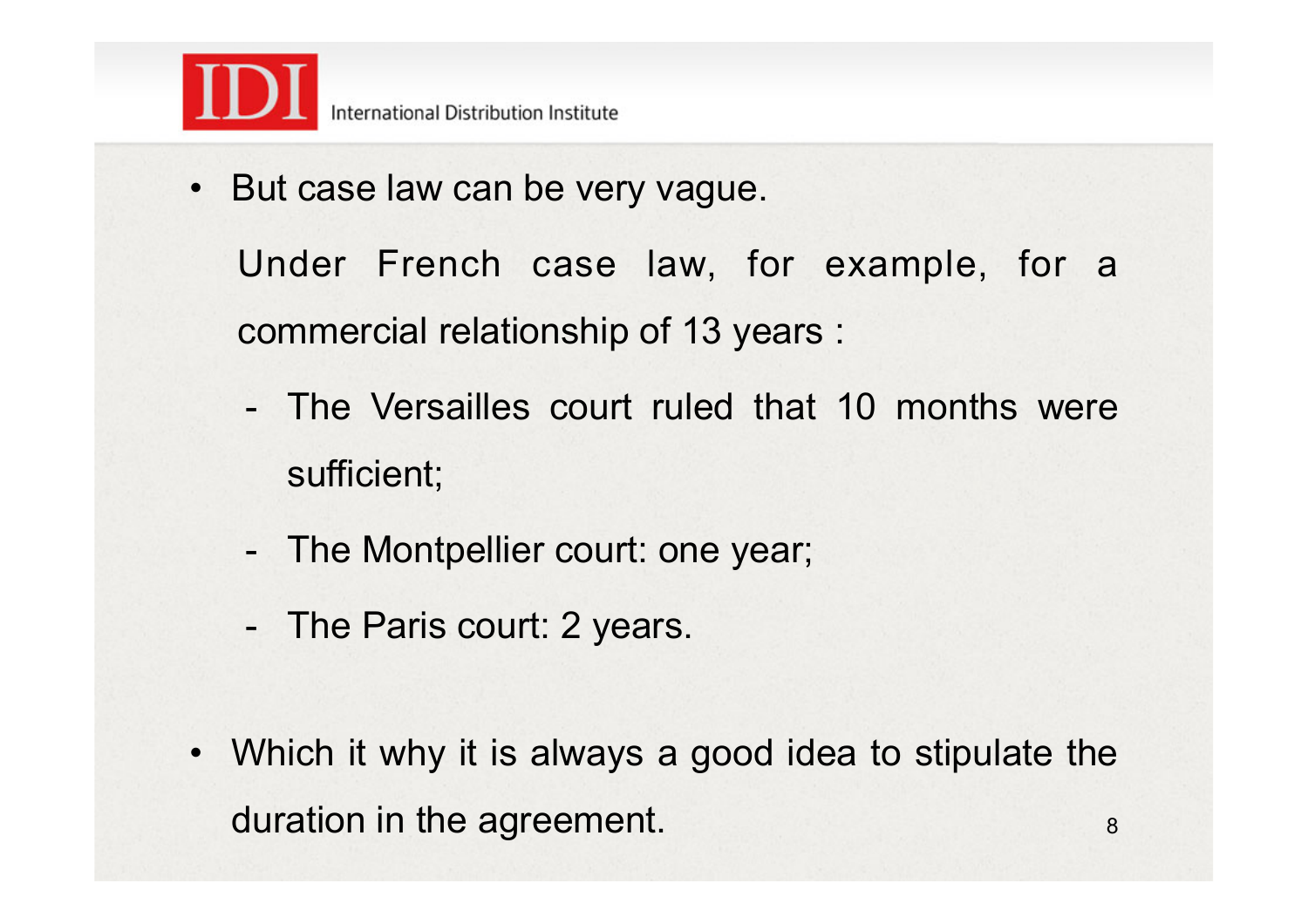

### • **Example:**

<sup>ʺ</sup>*Either party may terminate the contract by complying with a notice period, the duration of which shall be:*

- *1 month where the commercial relationship is of less than 18 months' duration;*
- *3 months if between 18 and 30 months;*
- 10%, rounded up to the nearest unit, of the total length of the *relationship expressed in months if the relationship is between 30 months and 13 years;*
- *7%, rounded up to the nearest unit, of the total duration of the relationship expressed in months if longer than13 years,*  not exceeding a duration of 24 months maximium."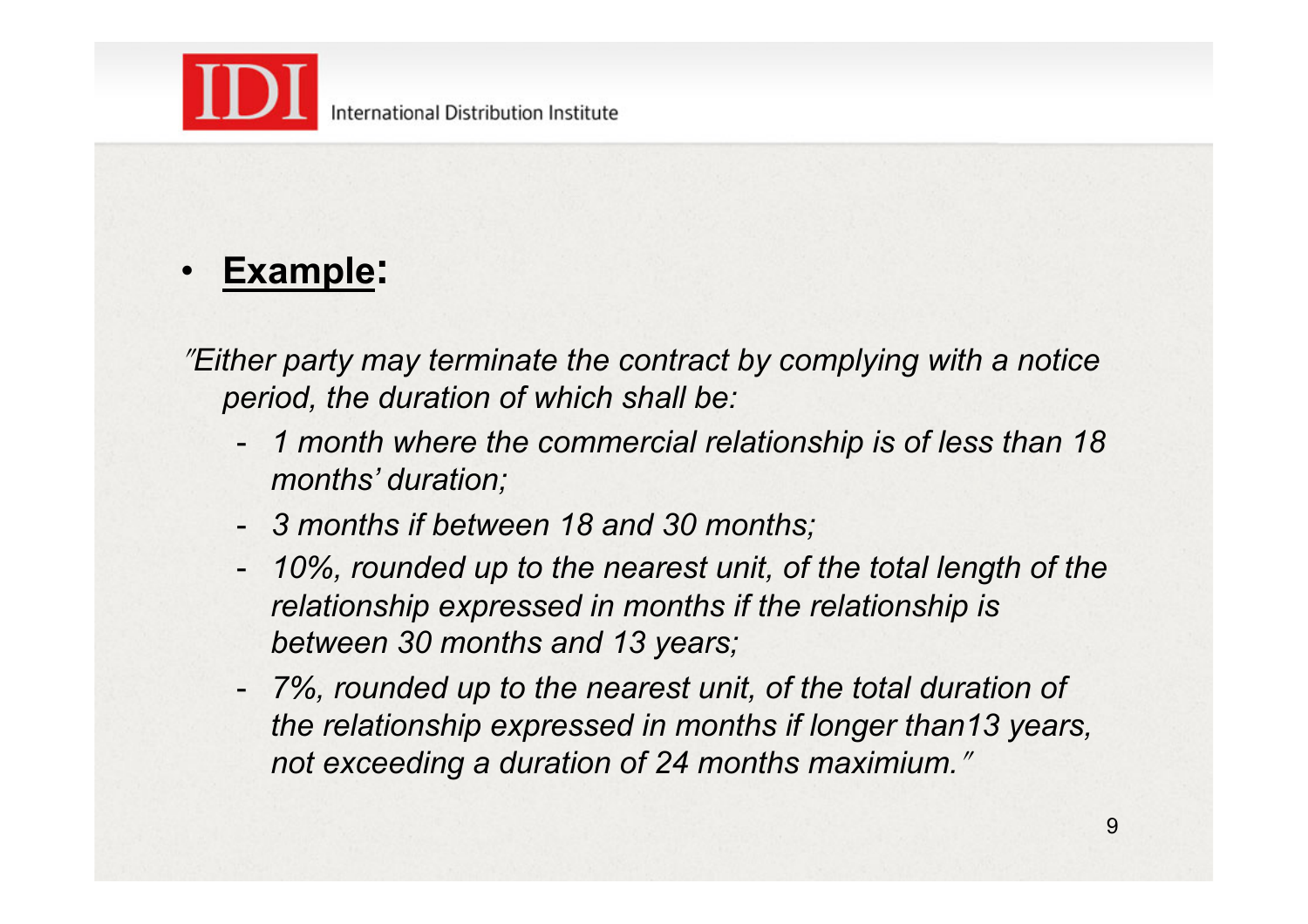

Possible problems in the application of such clauses:

- under French law, it is mandatory to respect a period of notice in accordance with the total length of the commercial relationship (in general, one month per year of trade with notice periods up to 24 or 36 months in practice),
- the contractual notice period must comply with the legal notice period laid down in Article L. 442-6 of the Commercial Code.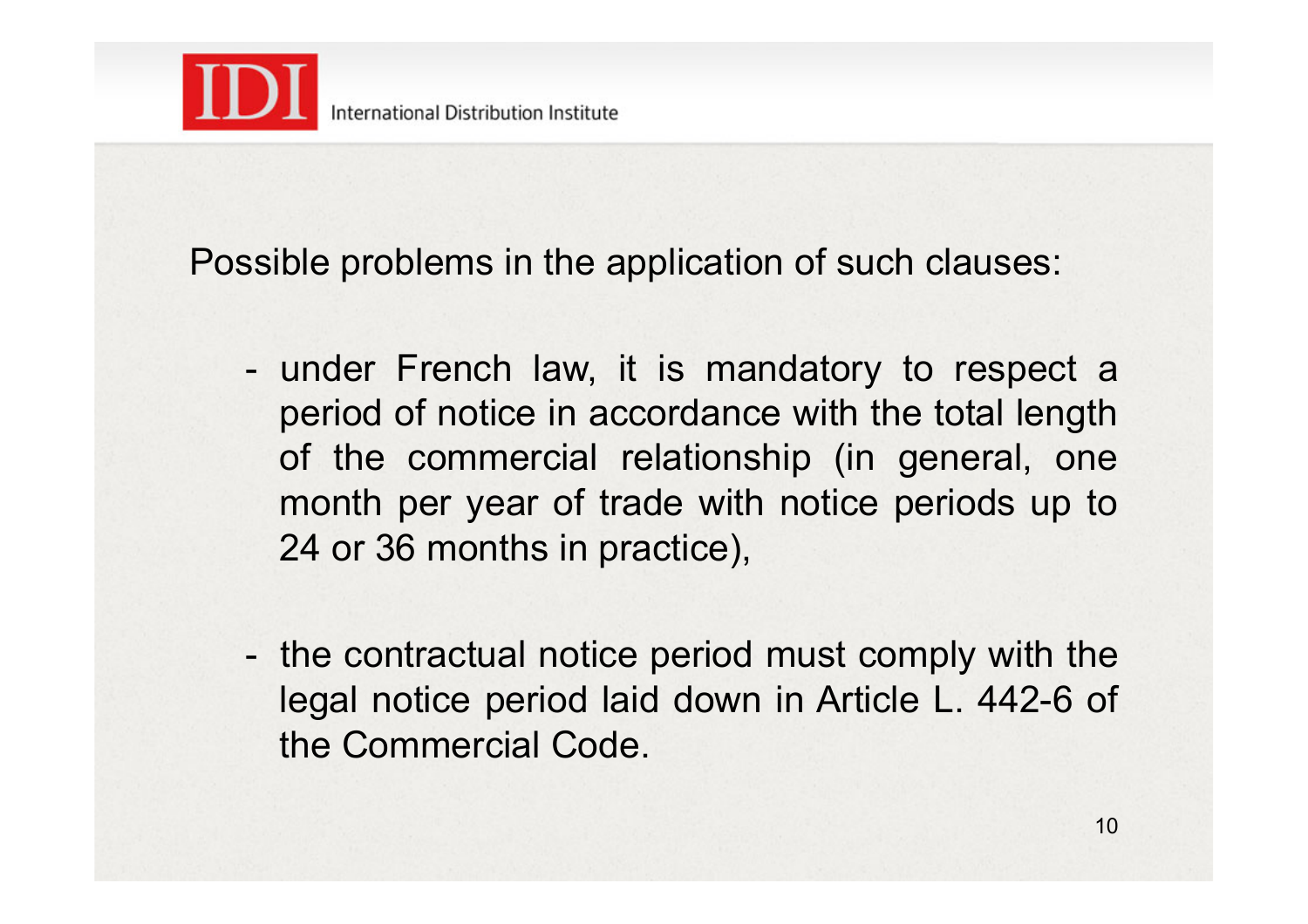

# **B. The replacement of the notice period by an indemnity**

• It is possible to stipulate the possibility for one of the parties to terminate the contract without notice (in whole or in part), by providing in the contract for an indemnity, the amount of which is fixed in advance.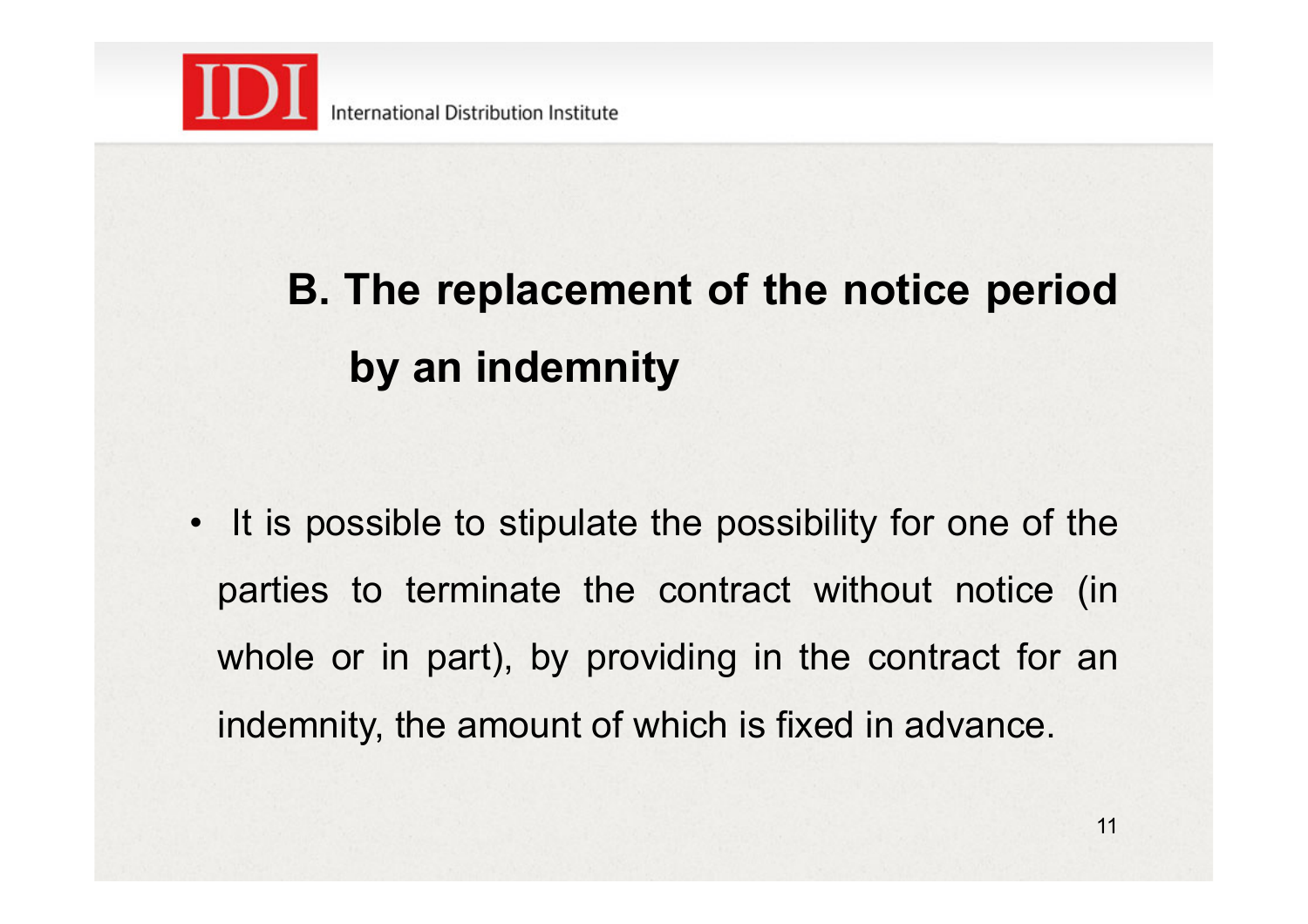

- But, once again public policy provisions must be respected:
	- For example under French law it is not possible to waive compliance with a public policy provision; thus if the indemnity is lower than the statutory indemnity due, the French courts will traditionally rule it to be insufficient;
	- On the other hand, the French courts now recognize that ʺ*although [Article L. 442-6, I, 5° of the Commercial Code] institutes a mandatory public policy obligation which parties may not waive in advance, they are not prohibited […] from settling the sum of the indemnity for the harm suffered due to the sudden nature of that termination"* (Court of Cassation, judgment of 16 December 2014).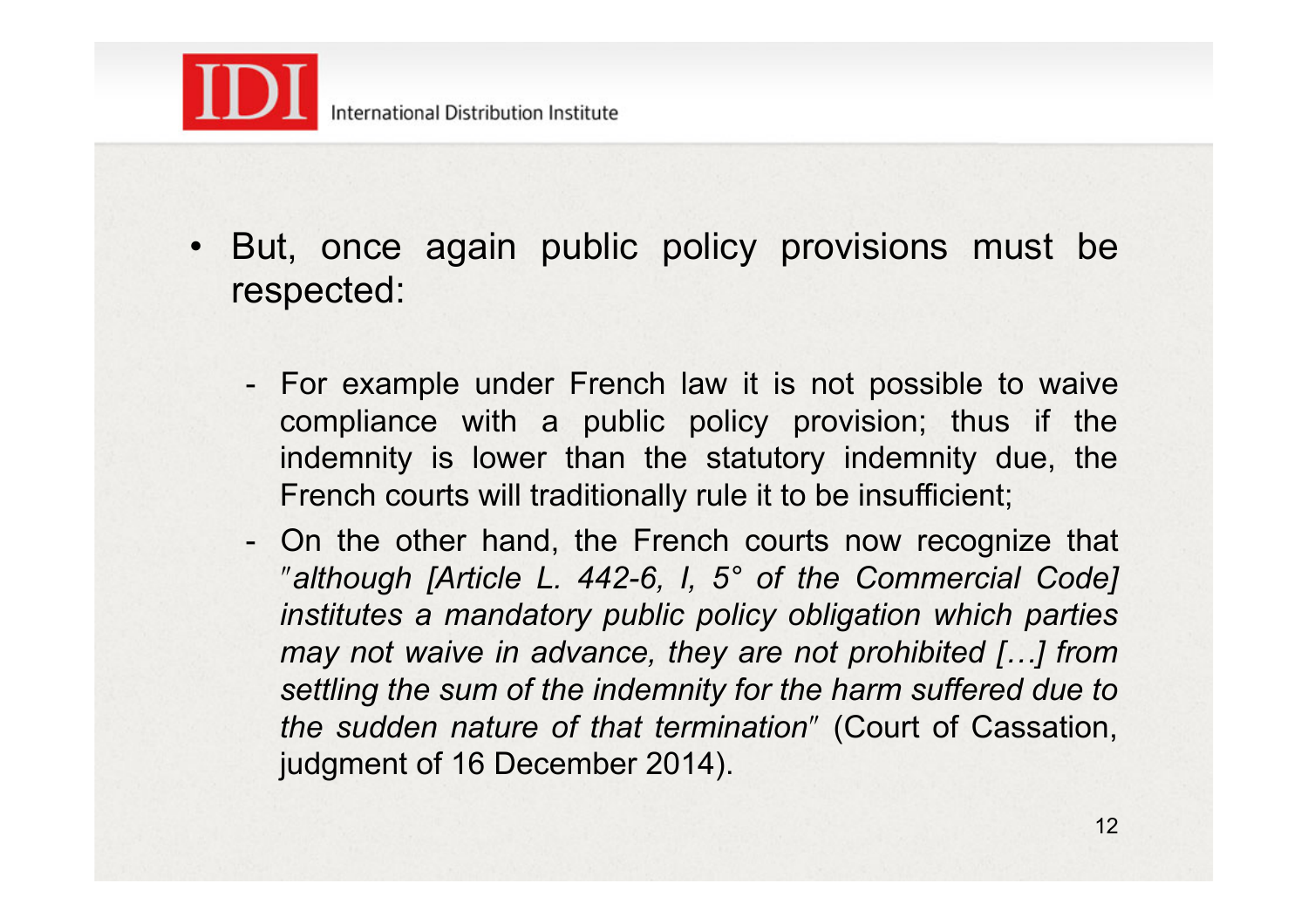

#### **Gradual decrease of business**

*The 16 December 2014 ruling also states that the parties are free to "agree on the terms of the termination of their commercial relationship ... as a result of the sudden nature of that termination*<sup>ʺ</sup> .

Although the requirement of sufficient notice is a public policy provision, there is nothing to prevent the parties from putting their business arrangements on a contractual footing for that period.

It is therefore possible to conclude an agreement providing for a gradual reduction of the volume of orders during the notice period. 13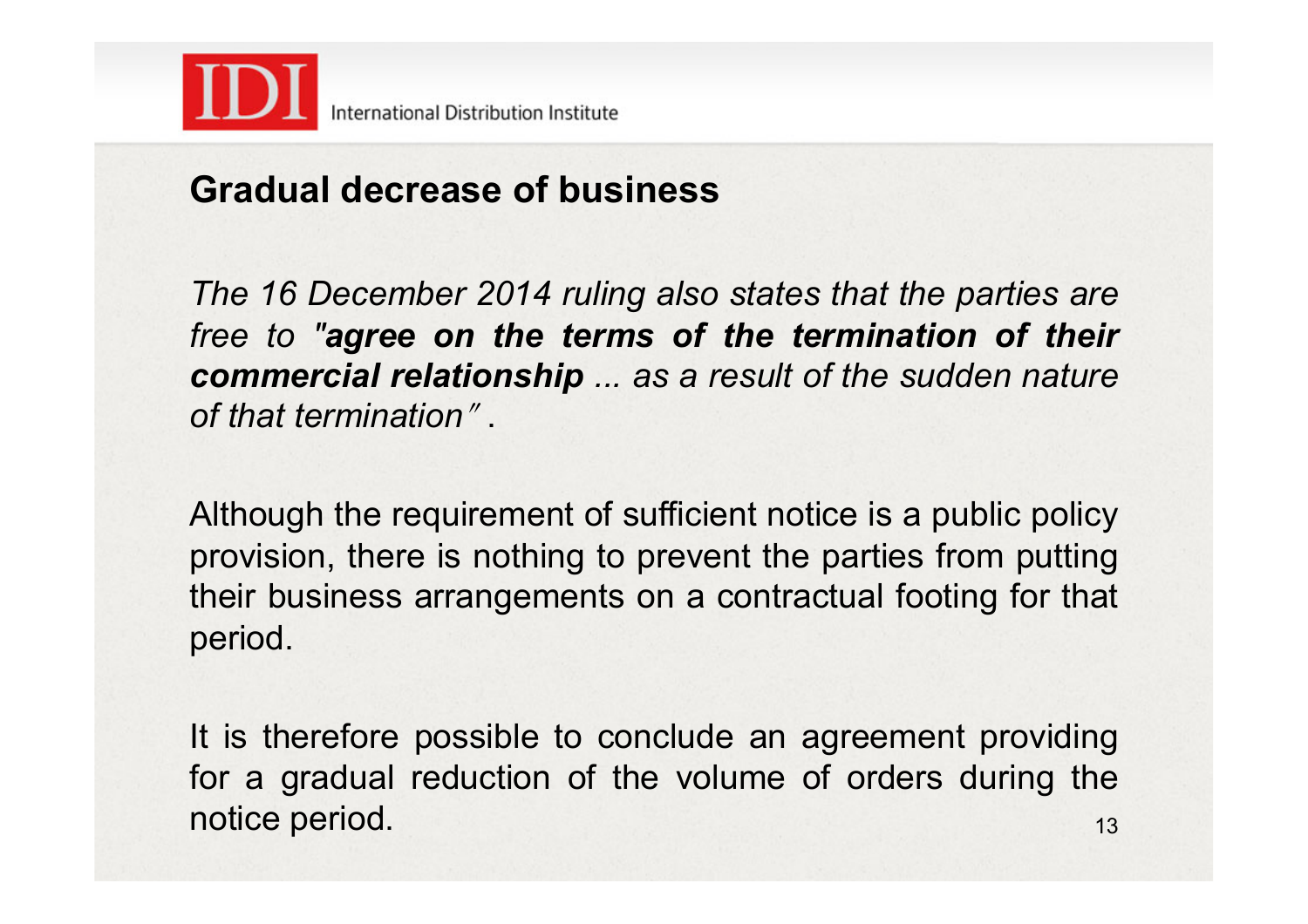

#### **Example:**

ʺX and Y have agreed to terminate supply contract No XXX effective as of 19 June 2017, on which date both parties will be released from all obligations under the contract. X acknowledges having been informed by Y that the business relationship between the parties will cease as of 19 June 2017 and X agrees that this information has been provided witth suffcient advance notice.

The purpose of this agreement is to settle how the relationship is to be pursued between X and Y during the period from 19 June 2015 to 19 June 2017.

X agrees to purchase supplies from Y at the values stipulated in the supply contract or at least up to a stated amount and for the periods stated below :

| <b>Période</b>             | <b>Montant convenu</b>     |
|----------------------------|----------------------------|
| 19/06/2015 -<br>19/06/2016 | $xx$ million $\varepsilon$ |
| 19/06/2016 -<br>19/06/2017 | $xx$ million $\varepsilon$ |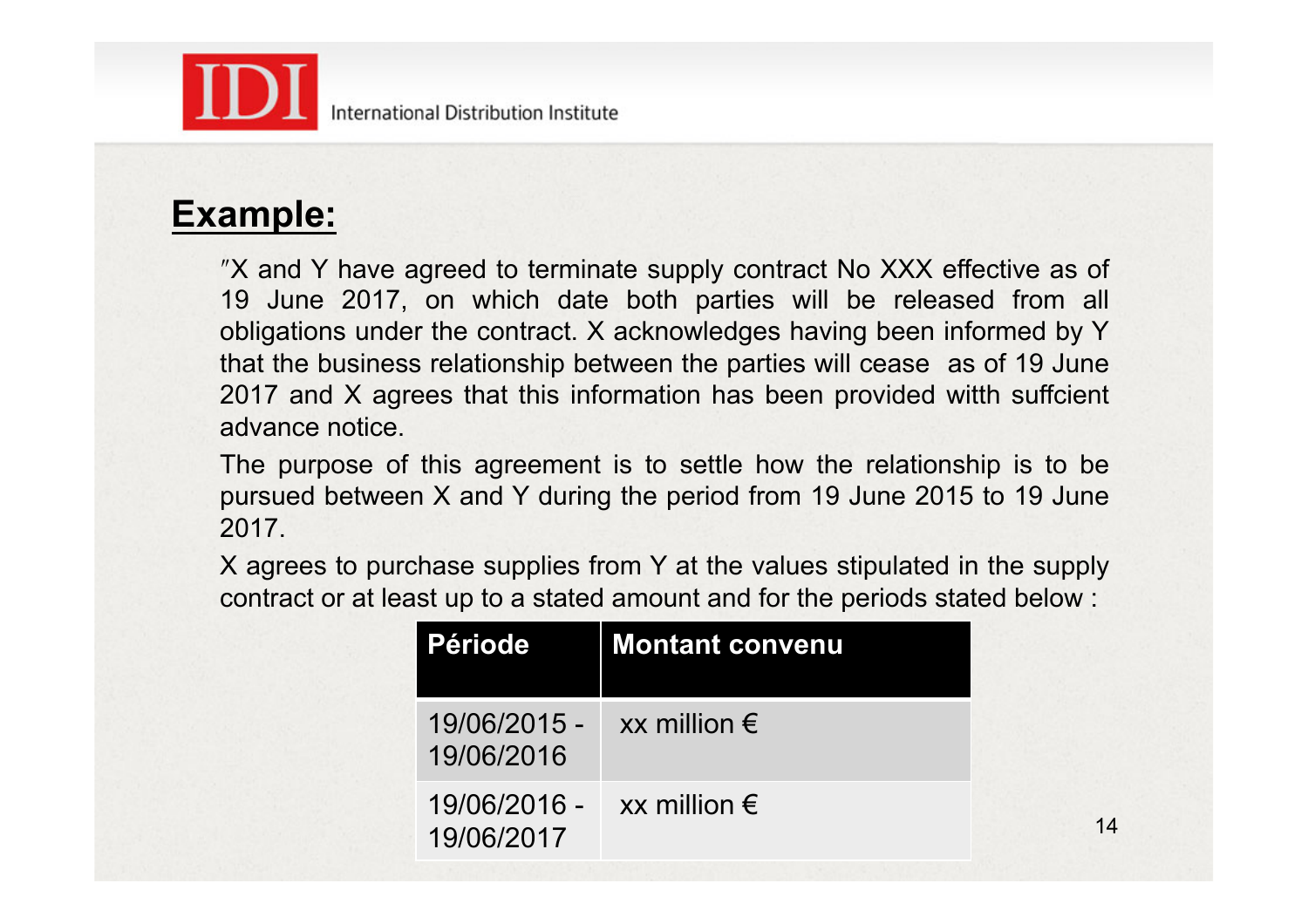

#### • **Example (continued):**

 X declares having enjoyed all his rights in respect of the termination of Supply Contract No XXX. Accordingly, X irrevocably waives any claim, right or action, of any nature whatsoever or any grounds resulting from the termination of the supply contact and, more generally, the termination of the commercial relationship with Y".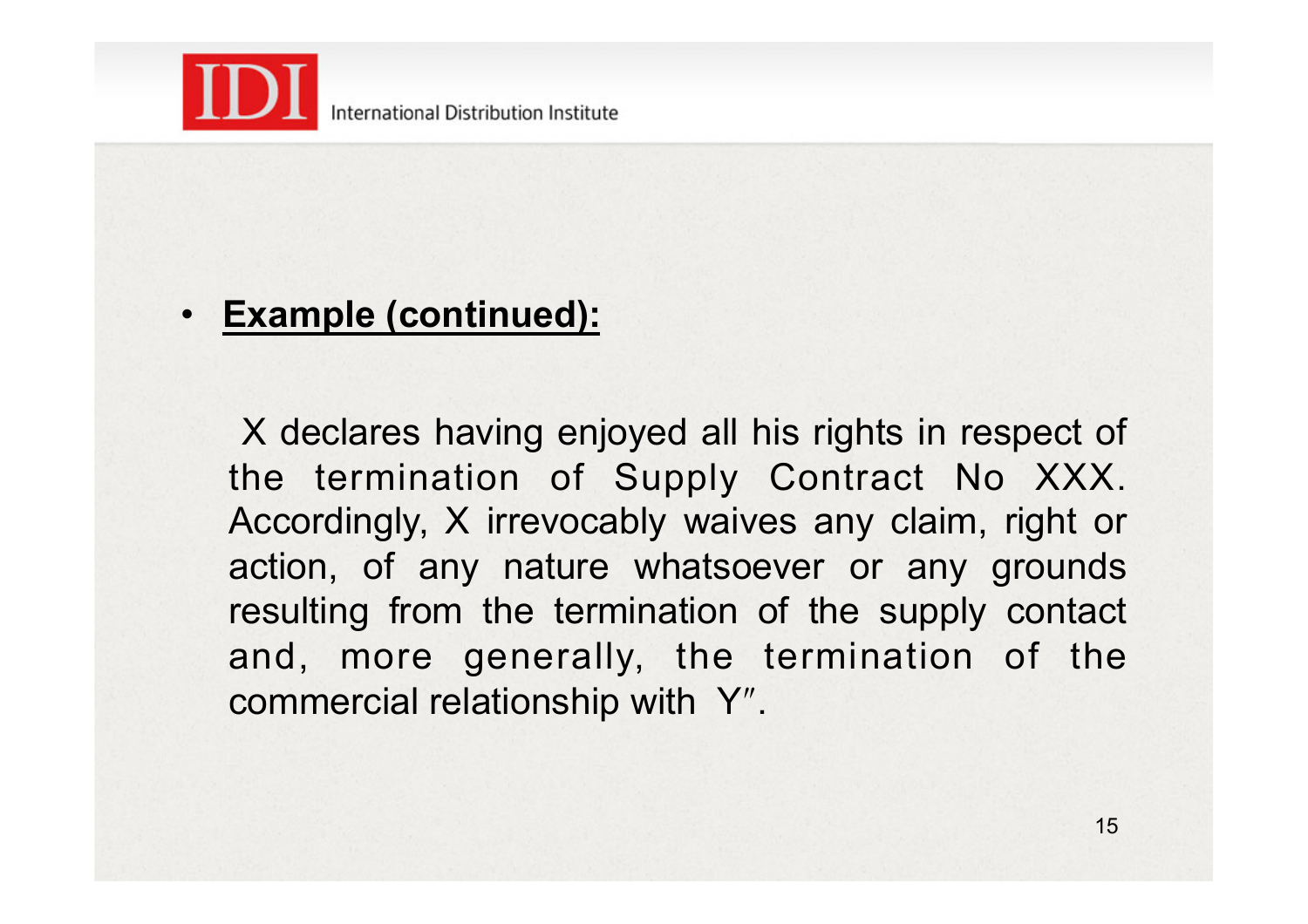

# **C. The exclusion of exclusivity during the notice period**

• Very common clause in practice

• Can be problematic in case of national laws imposing an absolute full notice period.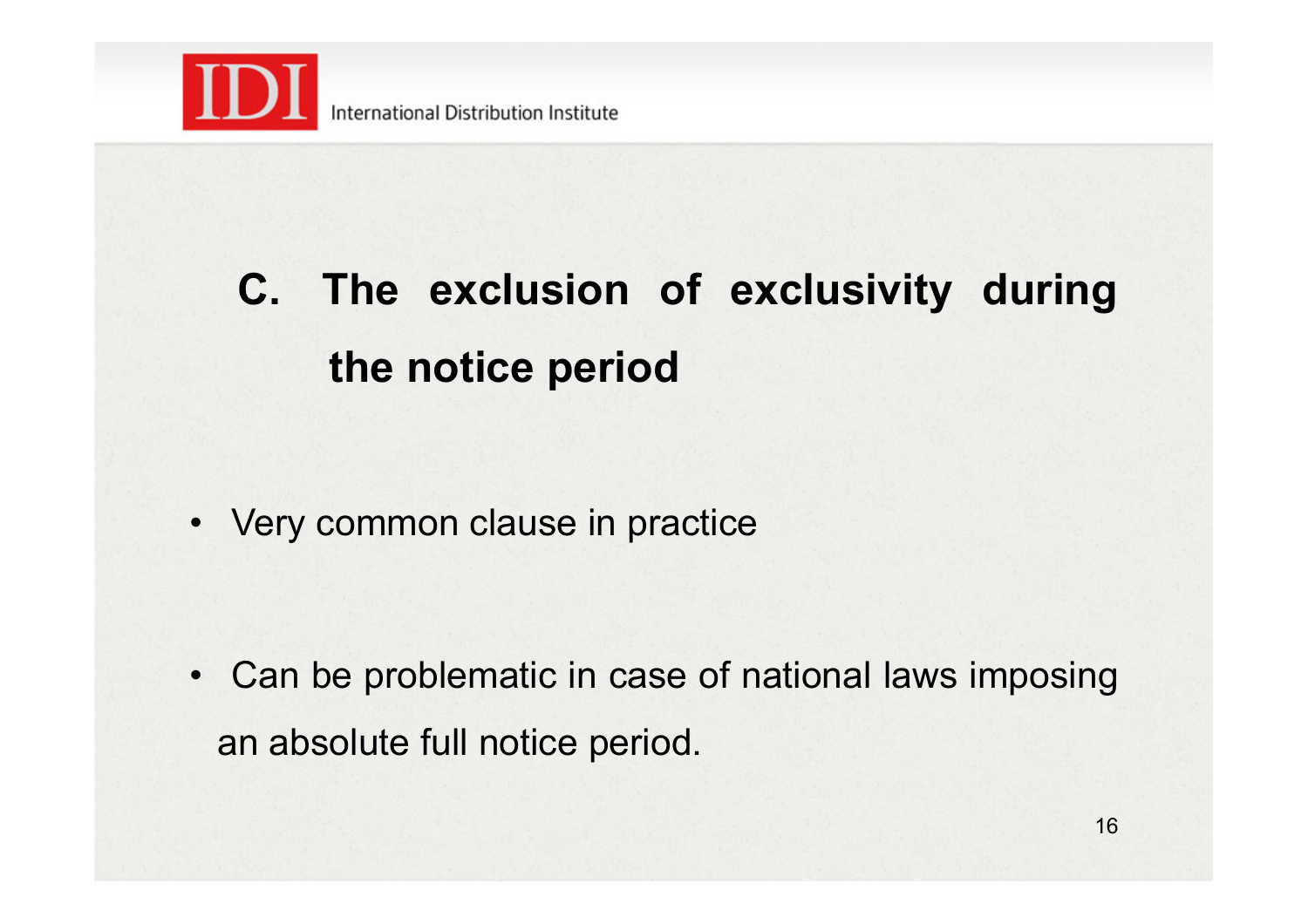

- Under French case law, stringent rules:
	- old case law: the removal of the exclusivity during the notice does not in itself constitute a sudden partial termination of the established commercial relationship,

- new case law: "*except in specific circumstances, the grant of a notice period pre-supposes the continuation of the*  commercial relationship under the previously agreed terms", Court of Cassation, commercial chamber, 10 Feb. 2015, Seco Tools: the premature termination of territorial exclusivity with immediate effect renders the notice period devoid of interest.<sup>17</sup>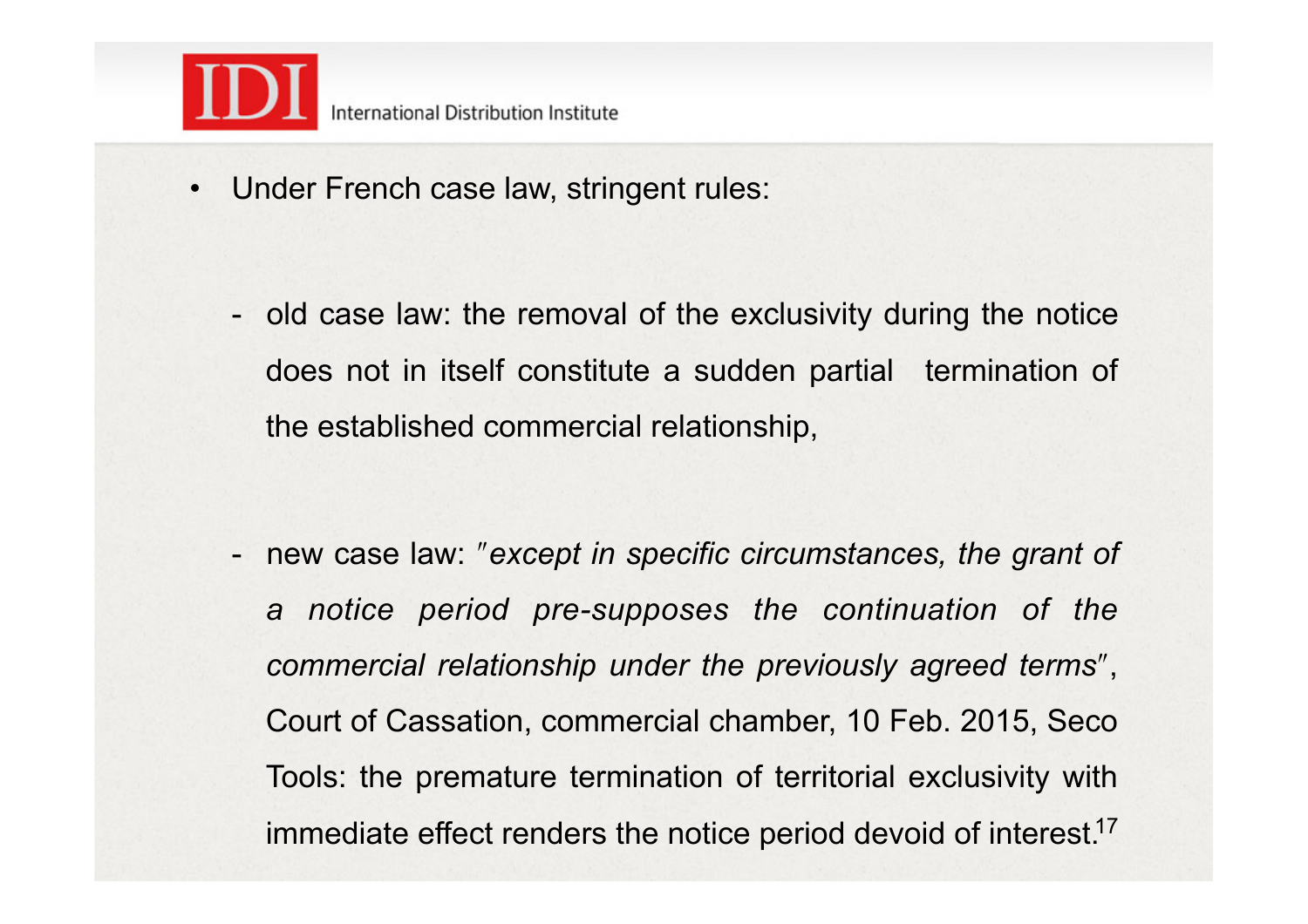

## **II. T h e c o n s e q u e n c e s o f t h e termination of the contract**

**A. Post contractual obligations**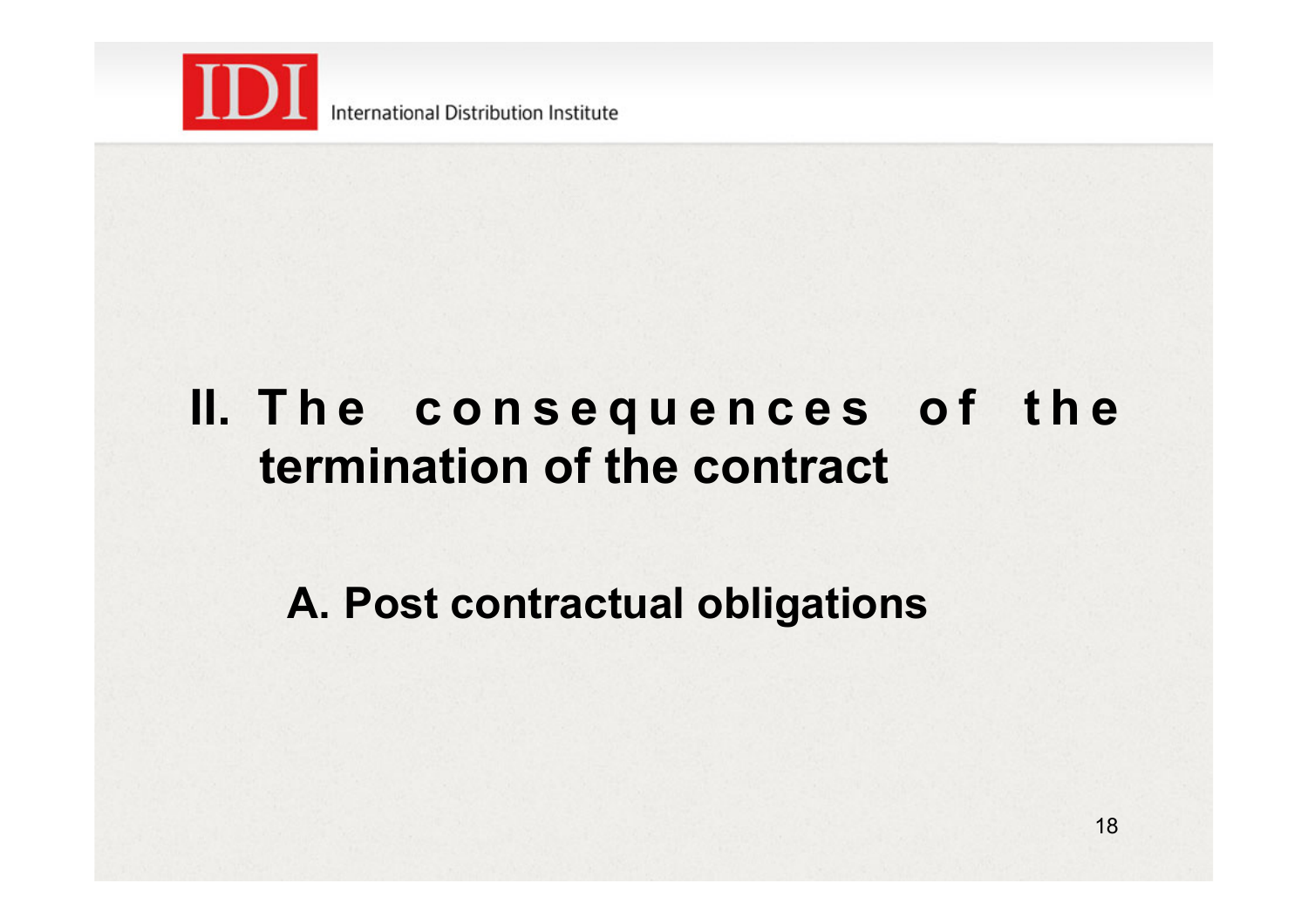

### **Stock restitution clauses**

Stock restitution clauses are essential in distribution, supply and franchise agreements. They are designed to avoid certain issues when the contractual relationhsip terminates:

- Often, at the time of the termination of the contract all the acquired products have not been sold, especially if the contract requires the dealer to hold minimum quantities of goods, or "safety reserves".
- This situation becomes detrimental to resellers if they are bound by a non-compete clause, or if a new dealers are designated by the supplier replacing them.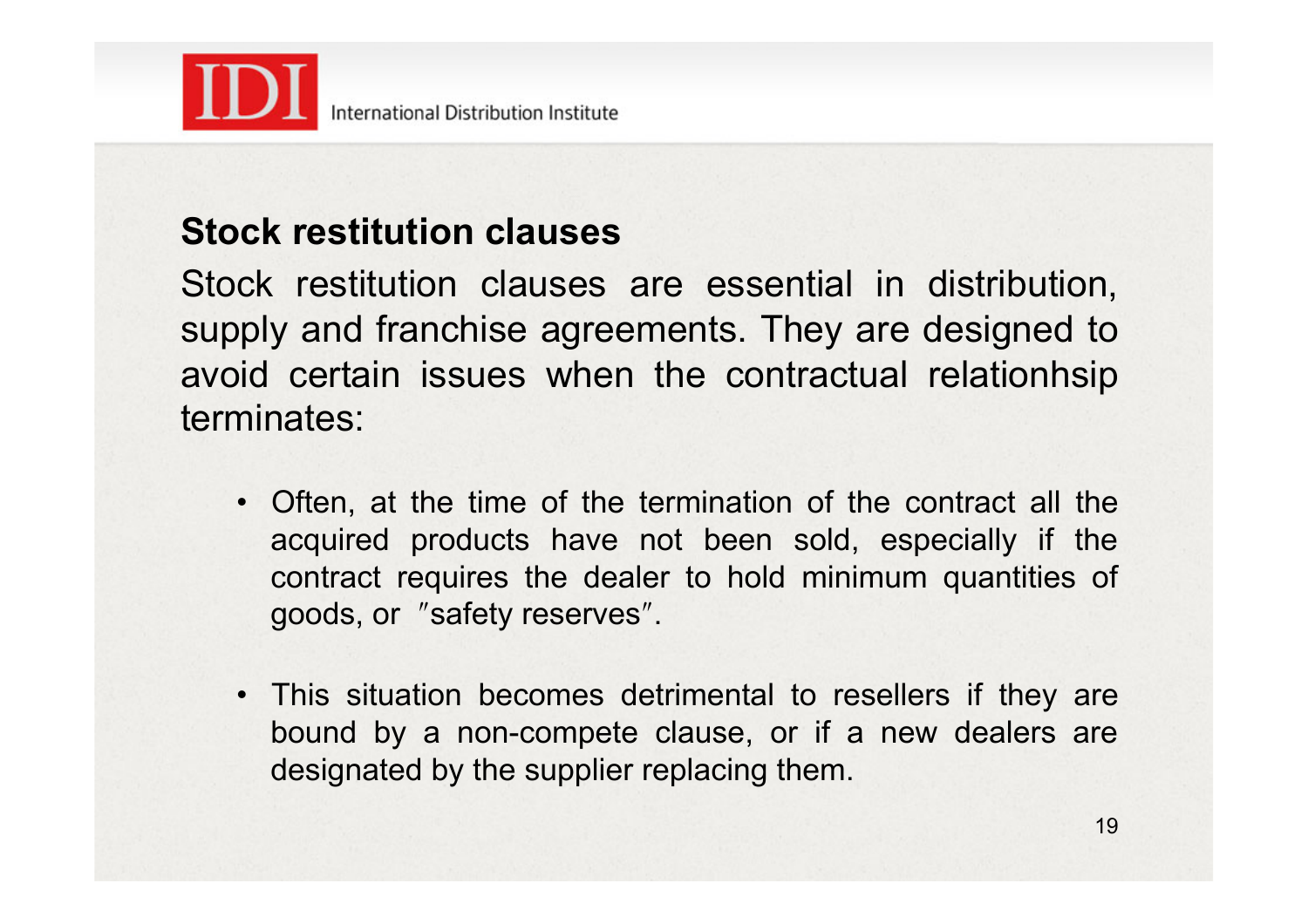

It is therefore of utmost importance to agree in advance on the whether the supplier will take back stock or not, to determine the method for setting the prices of returned stock, and to fix deadlines etc.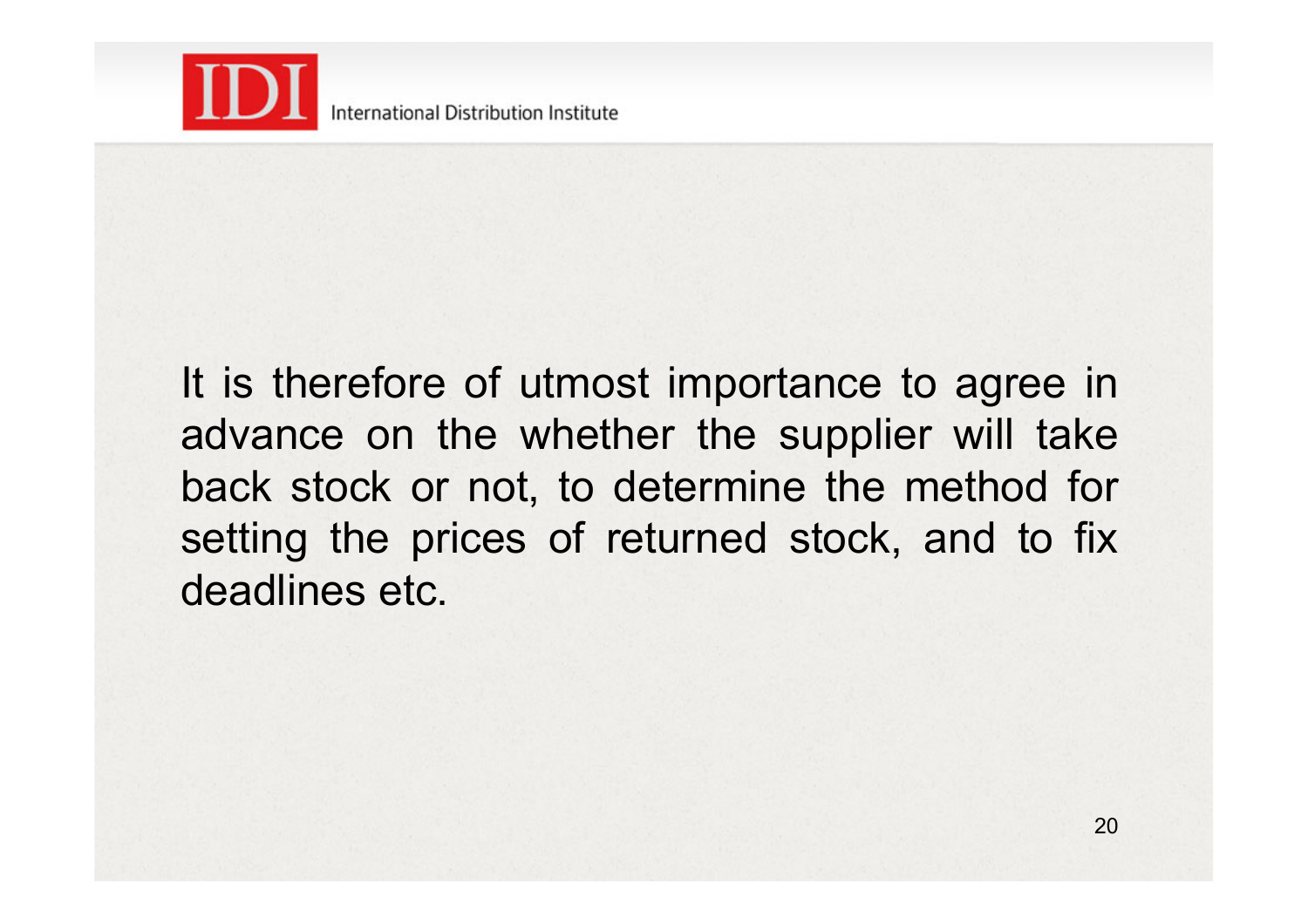

There are several types of clauses dealing with the fate of stocks in different ways:

- Clauses allowing for the sale of all remaining stocks to customer (**stock liquidation**) within a certain period
- Clauses providing for the **optional buyback** of stock by the supplier subject to certain conditions;
- Clauses providing for the **mandatory buyback** of unsold stock by the supplier;
- Clauses *excluding* the buyback of stock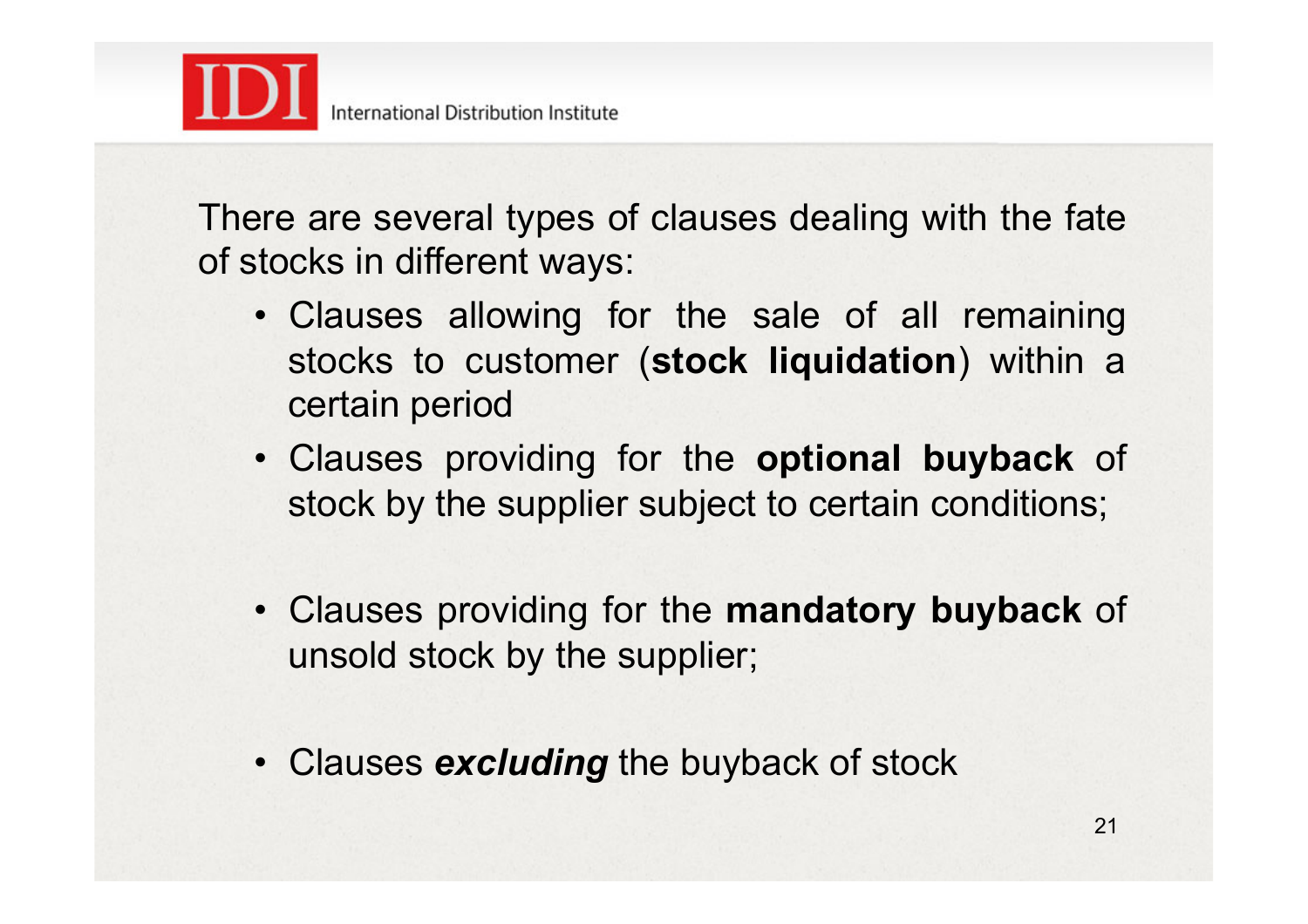

• **Example**:

Clause providing for the optional buyback of stock by the supplier subject to certain conditions:

"If the present agreement is terminated before its term by the grantor or is not renewed at its expiry, the grantor reserves the right to repurchase without this right constituting an obligation on his part ... the goods that he deems to be a normal goods for sale and in perfect condition, figuring in his catalogue on the repurchase date ...".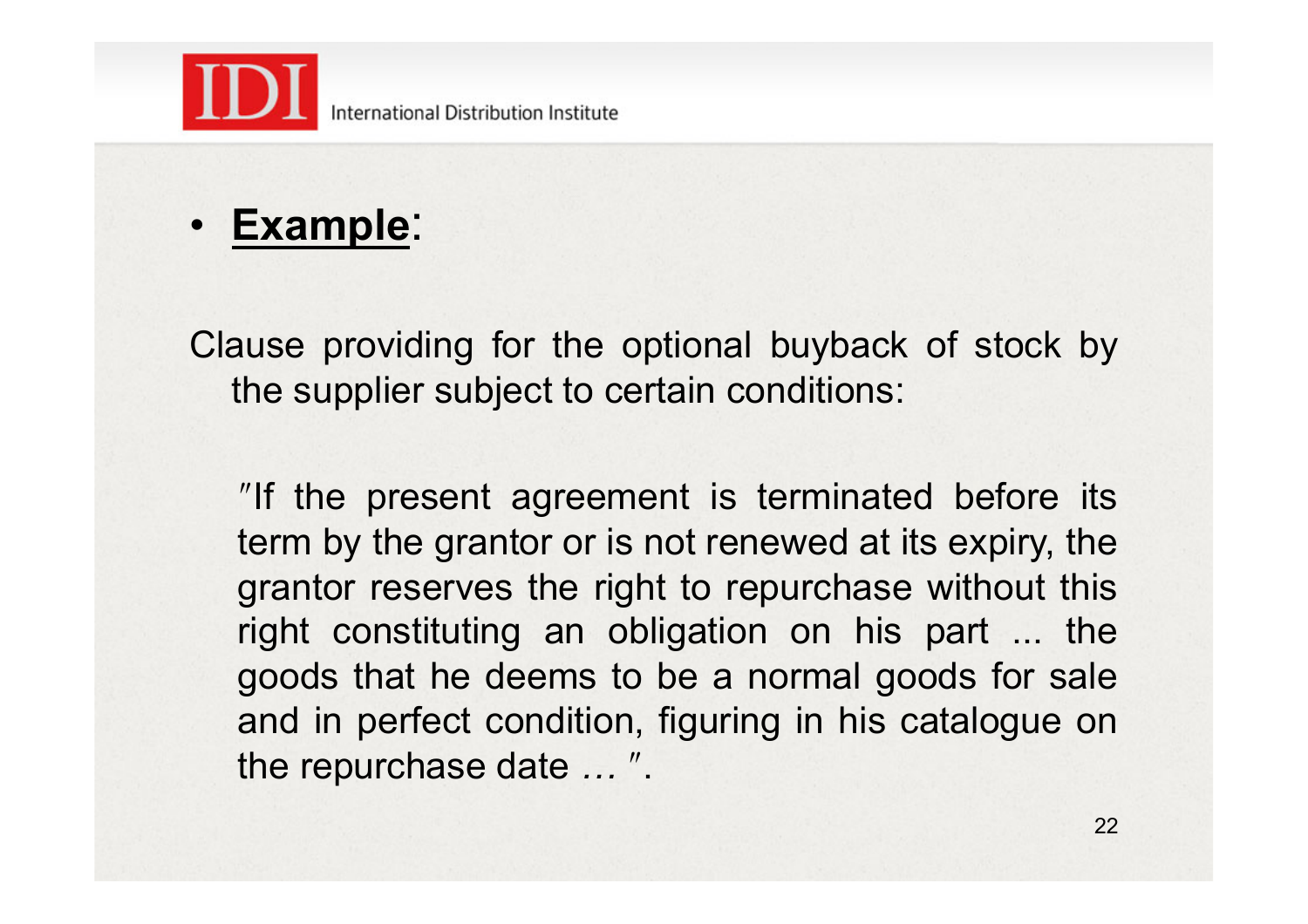

### **Example**:

Clause providing for the **mandatory buyback** of stock by the supplier:

ʺFrom the termination of the contract, and in all cases at the latest 14 days after the termination of the contract, the Distributor*:* 

*(a)Shall return to the Supplier or the third party designated by him all the contract products, at the Distributor's expense (including the costs for the determination of the repurchase price) and risk, on condition that the contract products:*

- were purchased directly from the Supplier and delivered by the latter,
- *are new, unused, not damaged and intact and*
- *have not been sold, and remain the unencumbered property of the Distributor or the Supplier and are in the Distributor's possession.*

*The repurchase price of the contract goods is equivalent to the distributor's net purchase price in force, after deduction of an appropriate amount for the condition and age of the contract goods. The distributor will have to demonstrate the proof of purchase and of the price paid".*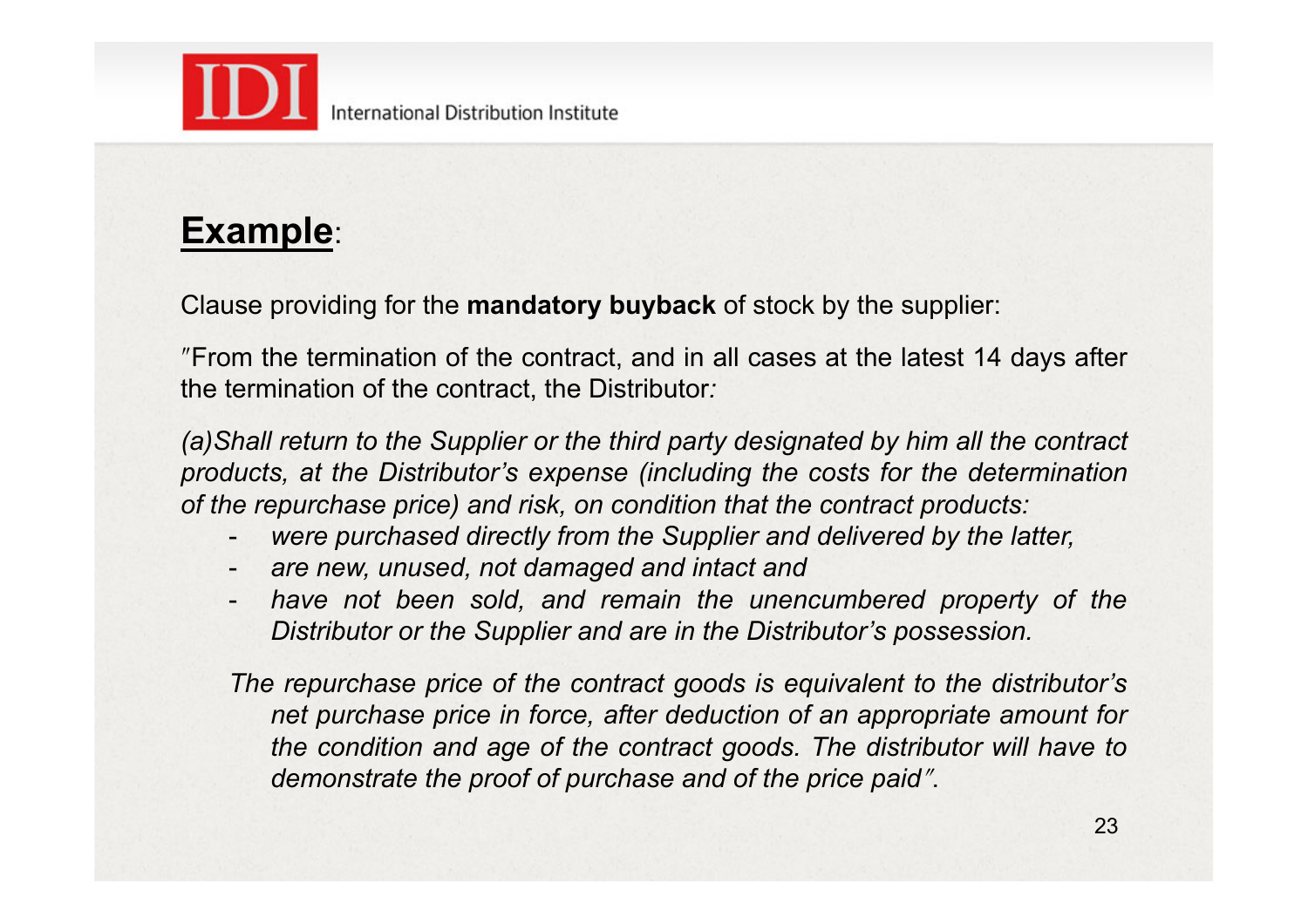

#### International Distribution Institute

## **Example**:

Clause **excluding** the buyback of stock: not always allowed under national law.

May be regarded as an unfair term.

Note: In this case, it is in the interests of suppliers to ensure they have either included a sufficient notice period or that they allow former distributors use their distinctive signs subsequent to the termination of the contract, to facilitate the quick sale of remaining stock and under normal conditions (excluding for discount and closing down sales).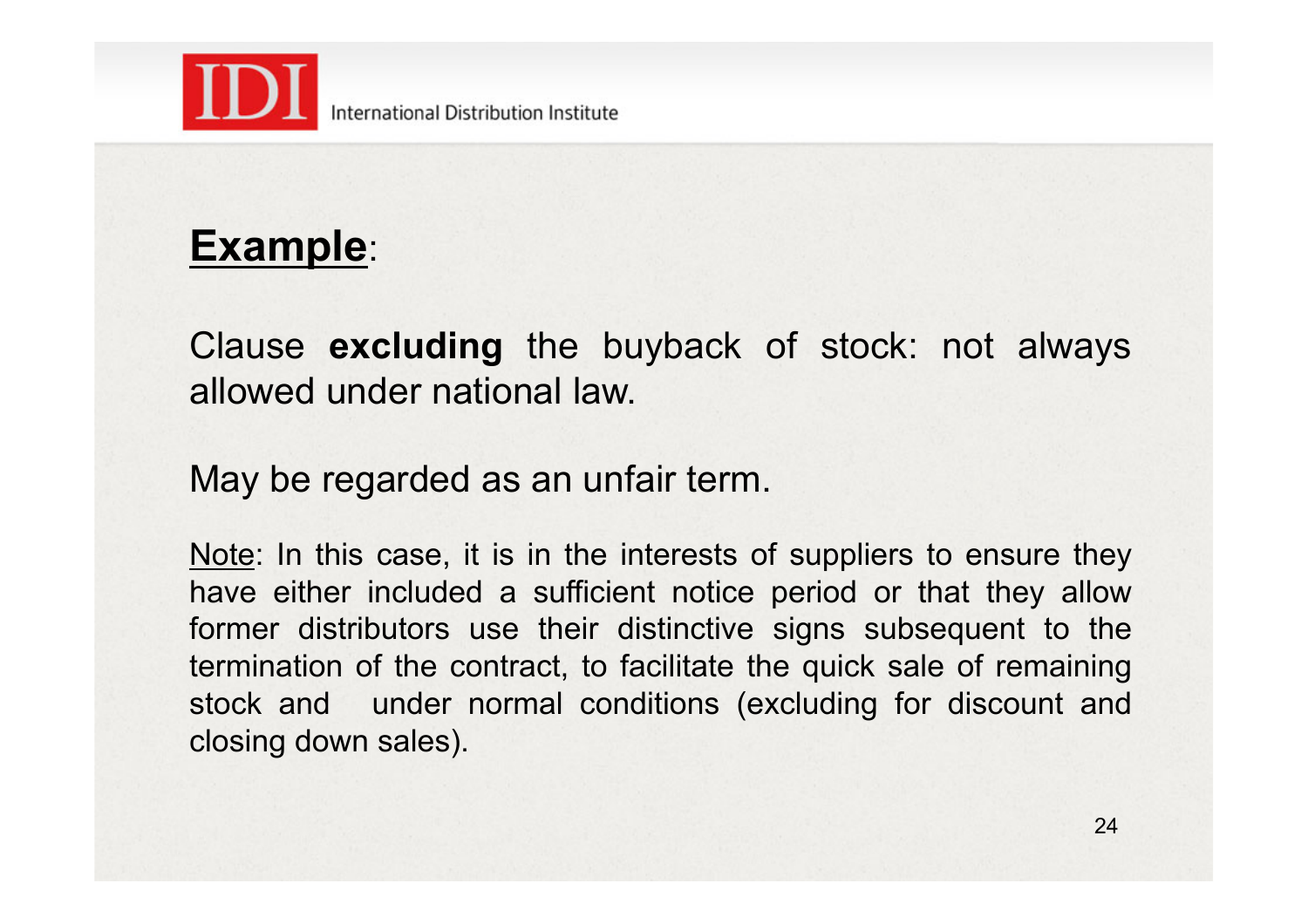

### **Clauses of cessation if use of distinctive signs subject to penalties**

The provision to the franchisee of distinctive signs of the franchisor is an essential element of a franchise agreement, the termination of the latter requires the franchisee to return all signs, advertising material and the documents provided by the franchisor, usually subject to a penalty provided for in the contract.

As a general rule, franchisees must remove all references to the different elements relating to the franchise (acronyms, symbols, logos etc.).

Franchisees failing to comply with this obligation may be held liable under the trade mark infringement or unfair competition laws.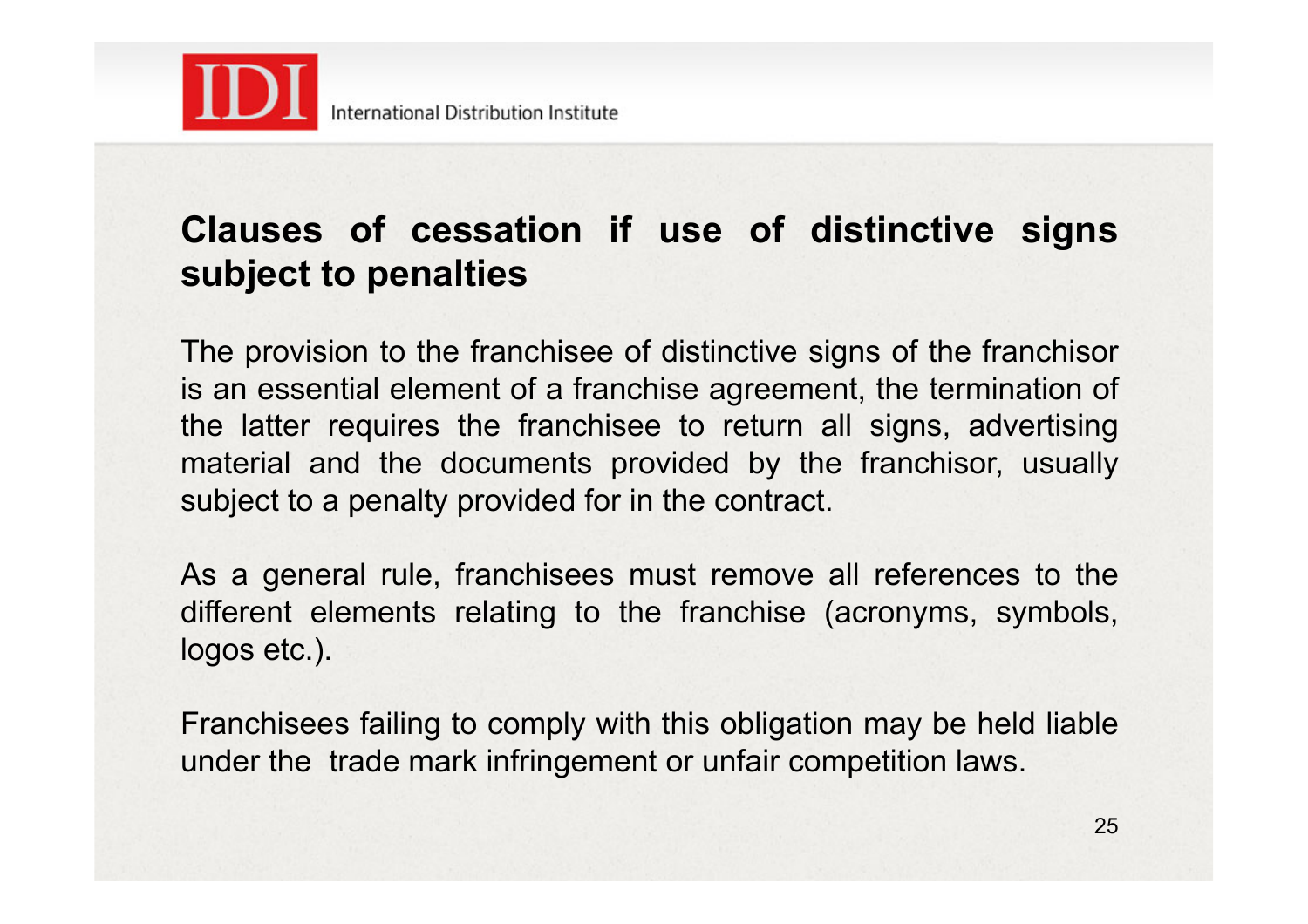

## **Example:**

ʺ*At the end of the present agreement, in all cases of termination, the Dealer shall immediately cease all use, whether direct or indirect, of the trade mark and eliminate any distinctive sign of the mark contained notably on its premises, commercial documents or on websites.*

*After a period of 15 (fifteen) days after the date of effect of the termination, this obligation will be accompanied by a penalty of 500 (five hundred) euros per day, multiplied by the number of places where those violations are committed*<sup>ʺ</sup> *,*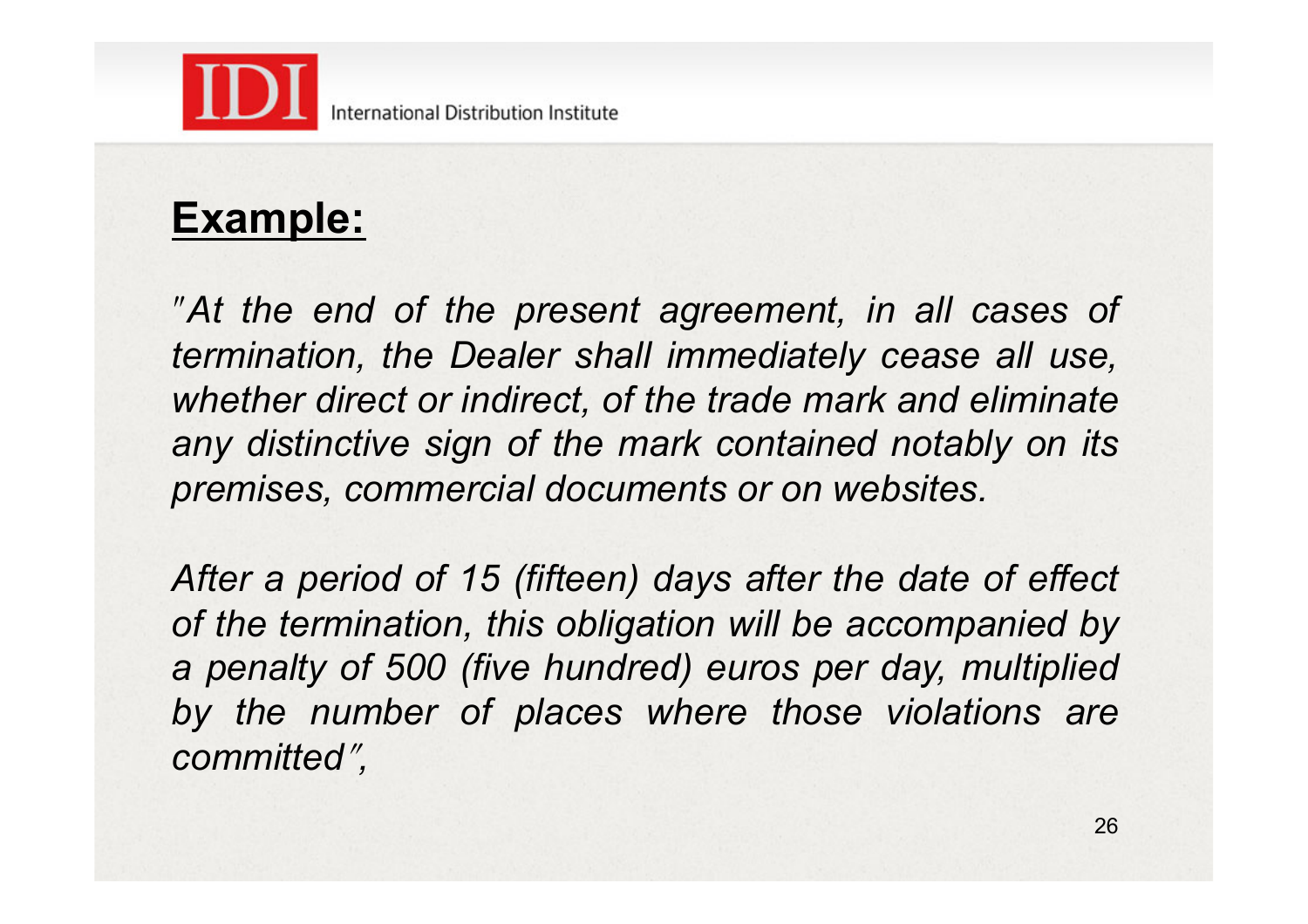

#### **Non-compete or non-(re)affiliation clauses**

Contracts with large retail groups generally make use of clauses designed to prevent franchisees from exercising a similar activity to that of the network they are leaving.

#### **Example**:

ʺThe operating company is prohibited from directly or indirectly exercising a commercial activity similar to and/or concurrent with the one that it is operating, from the address of its principal establishment and within a radius of 15 km around the latter for a period of one year from the expiry of the effects of the agreement, for any reason whatsoever,"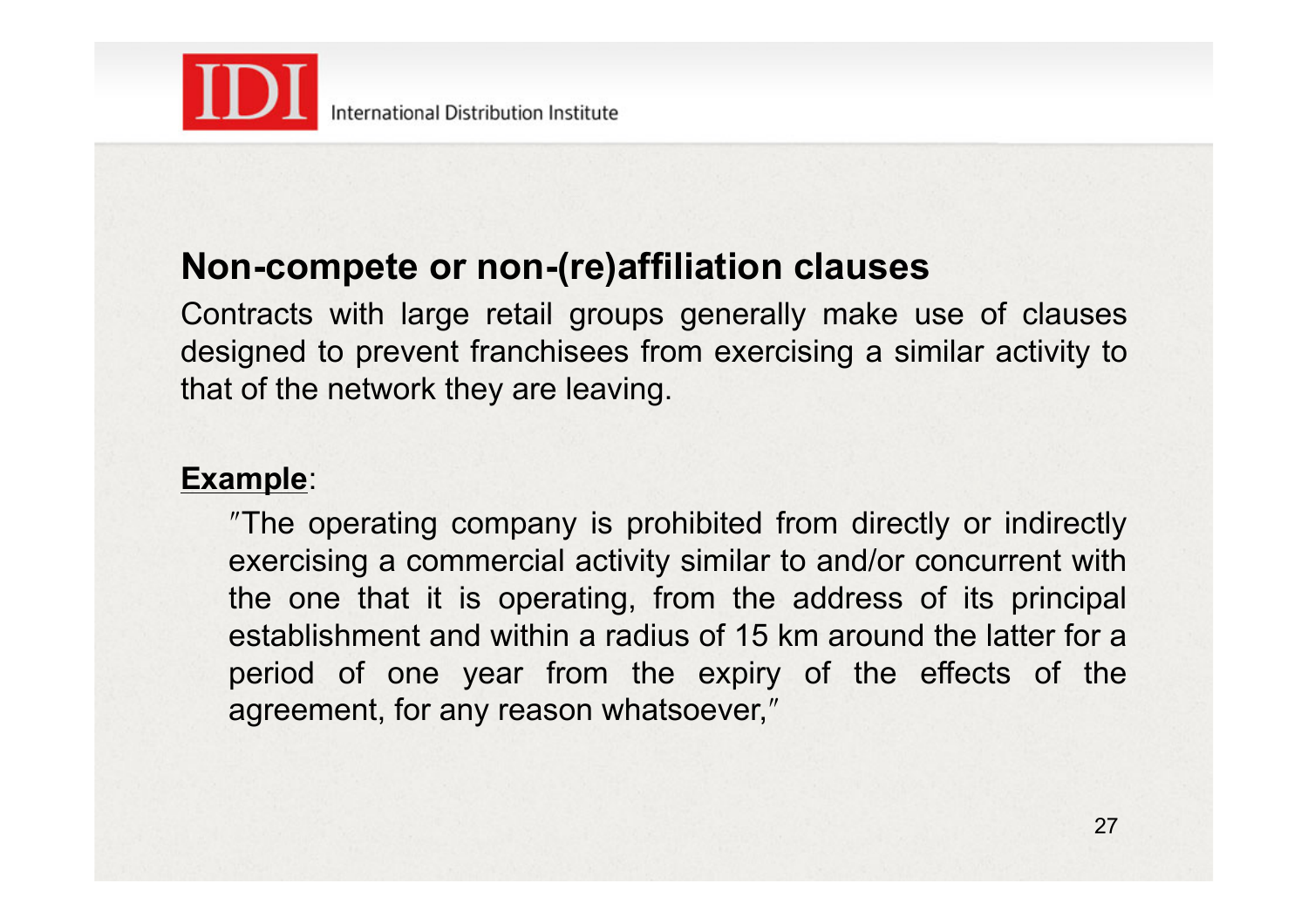

In franchise agreements, so-called non-(re)affiliation clauses require franchisees who leave the network, not to use for a specific period the signs of a competing network of international or regional renown and not to offer for sale goods under a brand linked to such a network in a given territory.

#### **Example**:

ʺThe operating company is prohibited from directly or indirectly exercising a competing commercial activity under a trade name of national or regional renown and from offering for sale products whose trademarks are linked to that trade name, from the address of its principal establishment and within a radius of 15 km around the latter for a period of one year from the expiry of the contract, for any reason whatsoever."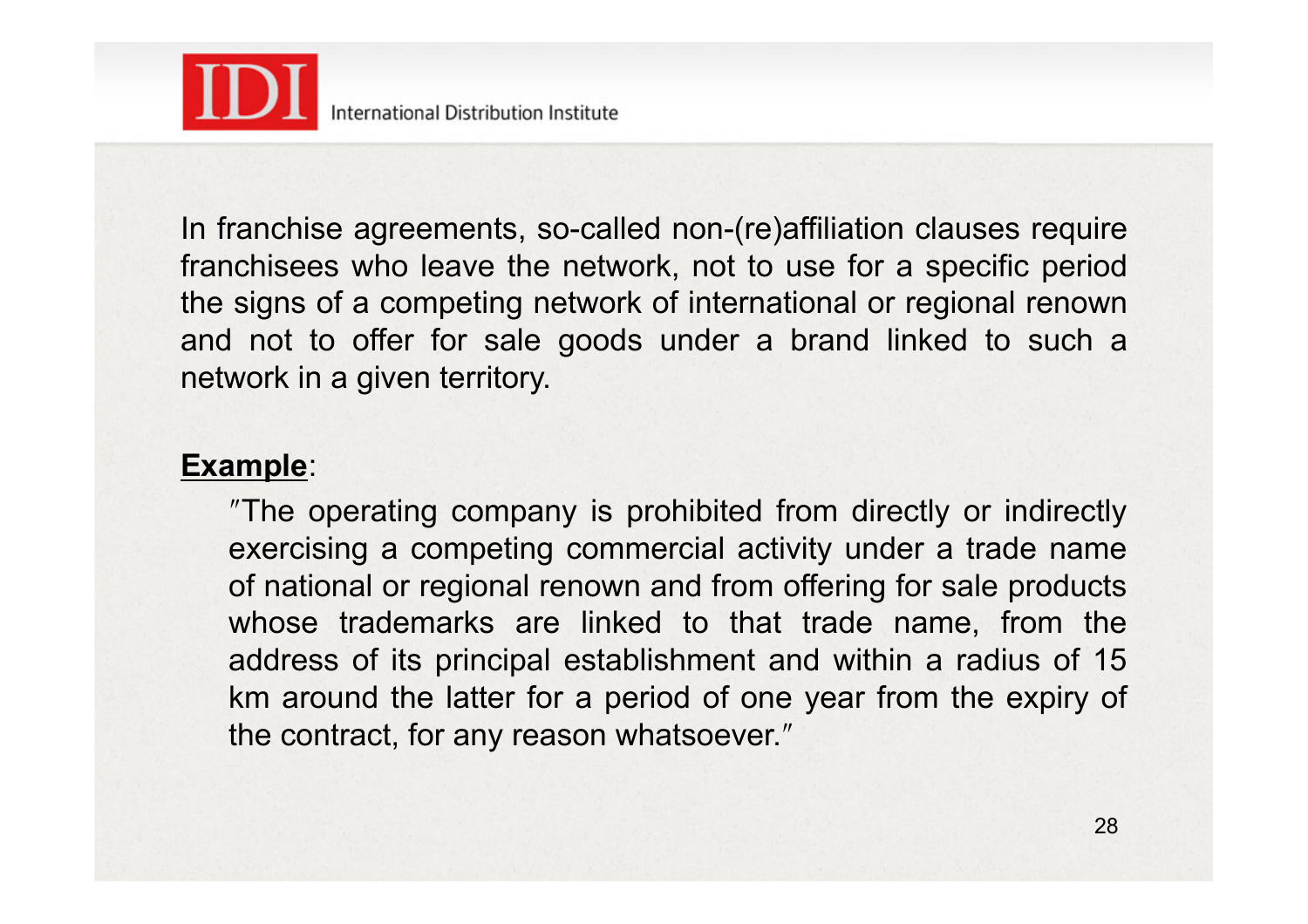

- Requirements to qualify for block exemption (Art. 5.3 BER 330/210: competing goods and services; obligation limited to the premises and land from which the buyer has operated; indispensable to protect know-how; duration limited to one year after termination)
- There have been a number of disputes before the national courts relative to the scope and the validity of such clauses (requirement of proportionality, and limits in time and space)
- Some national laws intend to prohibit this type of clause (Macron Bill in France, raising issues of compatibility with EU law)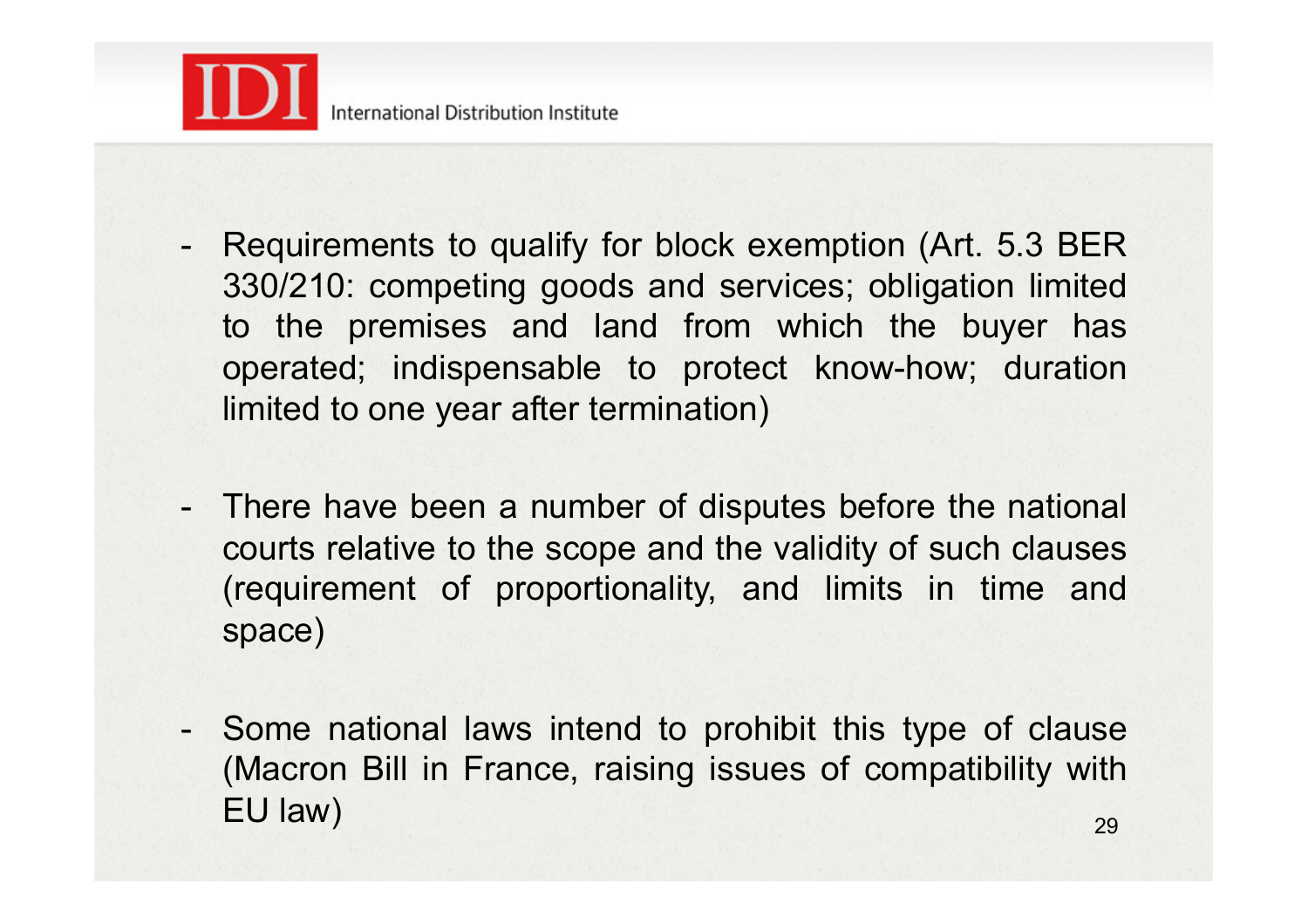

#### **B. Effects of the termination of the principal agreement on the other contracts**

- Choices must be made between separability or inseparbility of contracts (e,g,: clause providing that the termination of the Master Franchise Agreement also results in the termination of the contract between the Master franchisee and the sub-franchisees)
- Here again, possibility of intervention by mandatory rules of national law. e.g.: Macron bill, same duration, term and fate of distribution contracts concluded with the same legal person, to allow operators to switch brands more easily.